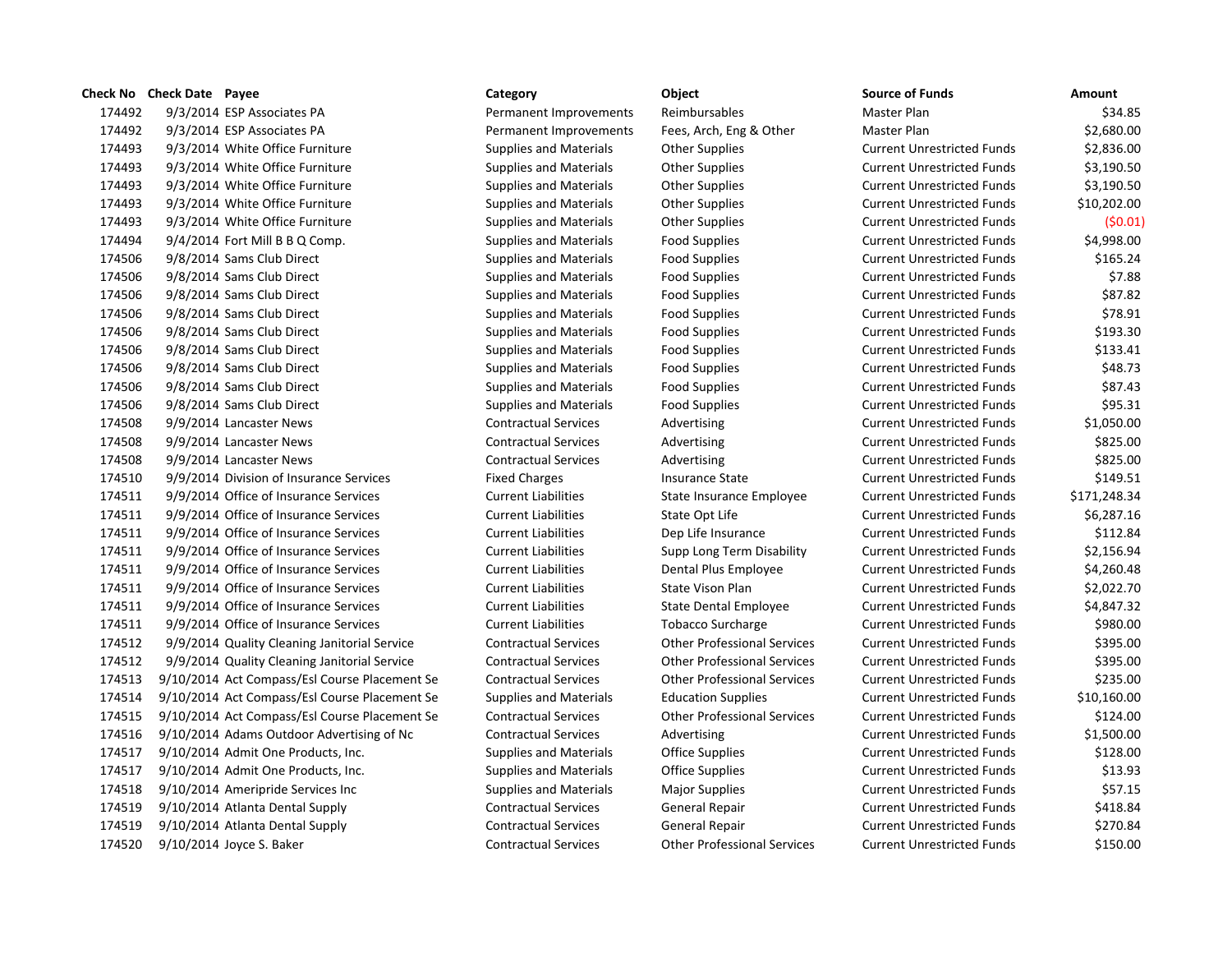174521 9/10/2014 Blue Ox Medical Technologies, Llc Equipment Educational Equipment Cur 174521 9/10/2014 Blue Ox Medical Technologies, Llc Equipment Educational Equipment Cur 174522 9/10/2014 Britten Banners Inc **Contractual Services** Printing Printing Current Current Current Current Au 174522 9/10/2014 Britten Banners Inc **Contractual Services** Printing Printing Current Current Current Current Au 174522 9/10/2014 Britten Banners Inc **Contractual Services** Printing Printing Current Current Unrestricted Funds \$318.15 174523 9/10/2014 CC Dickson Current Contractual Services General Repair Current Current Current Our 174524 9/10/2014 Canon Solutions America Inc Fixed Charges Leased To Own Equip Cur 174525 9/10/2014 Carolina Tent and Event Contractual Services Other Contractual Services Current Unrestricted Funds \$798.75 174526 9/10/2014 Carrier Corporation Contractual Services Other Professional Services Current Unrestricted Funds \$7,409.13 174526 9/10/2014 Carrier Corporation Current Contractual Services Other Professional Services Current Unrestricted Funds (\$4,655.00) 174526 9/10/2014 Carrier Corporation Current Contractual Services Other Professional Services Current Unrestricted Funds \$500.500 Current Unrestricted Funds \$500.500 Current Unrestricted Funds \$50.500 Current Unrestricted 174527 9/10/2014 City Awning & Sunroom, LLC Contractual Services Other Professional Services Cur 174527 9/10/2014 City Awning & Sunroom, LLC Contractual Services Other Professional Services Cur 174528 9/10/2014 City Electric Accounts - Sc Contractual Services General Repair Current Current Accounts - Sc 174529 9/10/2014 City of Rock Hill Supplies and Materials Fuel Current Current Current Current Current Austricted Funds \$1,222.50 174529 9/10/2014 City of Rock Hill Supplies and Materials Fuel Fuel Current Current Current Current Materials 174530 9/10/2014 Cox's Rock Hill Inc Contractual Services Other Professional Services Current Unrestricted Funds 174530 9/10/2014 Cox's Rock Hill Inc Contractual Services Other Professional Services Current Unrestricted Fund 174531 9/10/2014 Dade Paper and Bag Co Supplies and Materials Janitorial Supplies Current Current Austricted Funds 174531 9/10/2014 Dade Paper and Bag Co Supplies and Materials Janitorial Supplies Current Current Austricted Funds \$1,789.95 174531 9/10/2014 Dade Paper and Bag Co Supplies and Materials Janitorial Supplies Current Current Current Austricted Funds (\$28.76) 174531 9/10/2014 Dade Paper and Bag Co Supplies and Materials Janitorial Supplies Current Current Austricted Funds 174531 9/10/2014 Dade Paper and Bag Co Supplies and Materials Janitorial Supplies Current Current Austricted Funds \$9 174532 9/10/2014 Data Network Solutions Inc Contractual Services Current Contractual Services Current Current Cur 174532 9/10/2014 Data Network Solutions Inc Contractual Services Other Contractual Services Cur 174533 9/10/2014 Data Reproductions Corporation Contractual Services Printing Printing Current Current Current Current Current Current Current Current Current Current Current Current Current Current Current Current Current 174533 9/10/2014 Data Reproductions Corporation Contractual Services Printing Printing Current Current Current Current Current Current Current Current Current Current Current Current Current Current Current Current Current 174534 9/10/2014 Dell Computer Corporation **Equipment** Equipment Non Capitalized Equipment Cur 174534 9/10/2014 Dell Computer Corporation **Equipment** Equipment Non Capitalized Equipment Cur 174534 9/10/2014 Dell Computer Corporation **Equipment** Equipment Non Capitalized Equipment Cur 174534 9/10/2014 Dell Computer Corporation **Equipment** Equipment Non Capitalized Equipment Cur 174534 9/10/2014 Dell Computer Corporation **Equipment** Equipment Non Capitalized Equipment Cur 174535 9/10/2014 DLT SOLUTIONS, LLC Contractual Services Other Contractual Services Cur 174536 9/10/2014 Dolores G Vees Contractual Services Education & Training Serv Current Unrestricted Funds \$1, 174537 9/10/2014 Eagle Wood, Inc **Permanent Improvements** Other Permanent Imp Ma 174538 9/10/2014 Education to Go Contractual Services Other Professional Services Current Unrestricted Funds \$6 174539 9/10/2014 Ellucian Inc Contractual Services Other Professional Services Current Unrestricted Funds \$412 174539 9/10/2014 Ellucian Inc Contractual Services Other Professional Services Current Unrestricted Funds \$4,300 174540 9/10/2014 Empire Ceilings and Floors Inc Contractual Services Other Professional Services Cur 174541 9/10/2014 Firstlab Current Contractual Services Other Professional Services Current Unrestricted Funds & Gur 174542 9/10/2014 Fort Mill B B Q Comp. Supplies and Materials Food Supplies Current Current Current Current A

| urce of Funds                        | Amount       |
|--------------------------------------|--------------|
| rent Restricted Funds                | \$65,125.00  |
| rent Restricted Funds                | \$1,000.00   |
| rent Unrestricted Funds              | \$3,920.00   |
| rent Unrestricted Funds              | \$1,444.00   |
| rent Unrestricted Funds              | \$318.15     |
| rent Unrestricted Funds <sup>.</sup> | \$5.97       |
| rent Unrestricted Funds              | \$32.10      |
| rent Unrestricted Funds              | \$798.75     |
| rent Unrestricted Funds              | \$7,409.13   |
| rent Unrestricted Funds              | (\$4,655.00  |
| rent Unrestricted Funds              | \$597.50     |
| rent Unrestricted Funds              | \$464.00     |
| rent Unrestricted Funds              | \$927.00     |
| rent Unrestricted Funds              | \$163.03     |
| rent Unrestricted Funds              | \$1,222.59   |
| rent Unrestricted Funds              | \$2,233.47   |
| rent Unrestricted Funds              | \$1,955.00   |
| rent Unrestricted Funds <sup>.</sup> | \$205.00     |
| rent Unrestricted Funds              | \$203.58     |
| rent Unrestricted Funds              | \$1,789.95   |
| rent Unrestricted Funds              | (528.76      |
| rent Unrestricted Funds              | \$574.80     |
| rent Unrestricted Funds              | \$989.75     |
| rent Unrestricted Funds              | \$14,850.00  |
| rent Unrestricted Funds              | \$3,153.15   |
| rent Unrestricted Funds              | \$2,683.70   |
| rent Unrestricted Funds              | \$0.70       |
| rent Unrestricted Funds              | \$1,148.85   |
| rent Unrestricted Funds              | \$107.79     |
| rent Unrestricted Funds              | \$26.94      |
| rent Unrestricted Funds              | \$123.19     |
| rent Unrestricted Funds              | \$30.79      |
| rent Unrestricted Funds              | \$3,600.00   |
| rent Unrestricted Funds <sup>.</sup> | \$1,165.00   |
| ster Plan                            | \$241,947.58 |
| rent Unrestricted Funds              | \$65.00      |
| rent Unrestricted Funds <sup>.</sup> | \$412.00     |
| rent Unrestricted Funds              | \$4,300.00   |
| rent Restricted Funds                | \$262.00     |
| rent Unrestricted Funds              | \$66.25      |
| rent Unrestricted Funds:             | \$826.40     |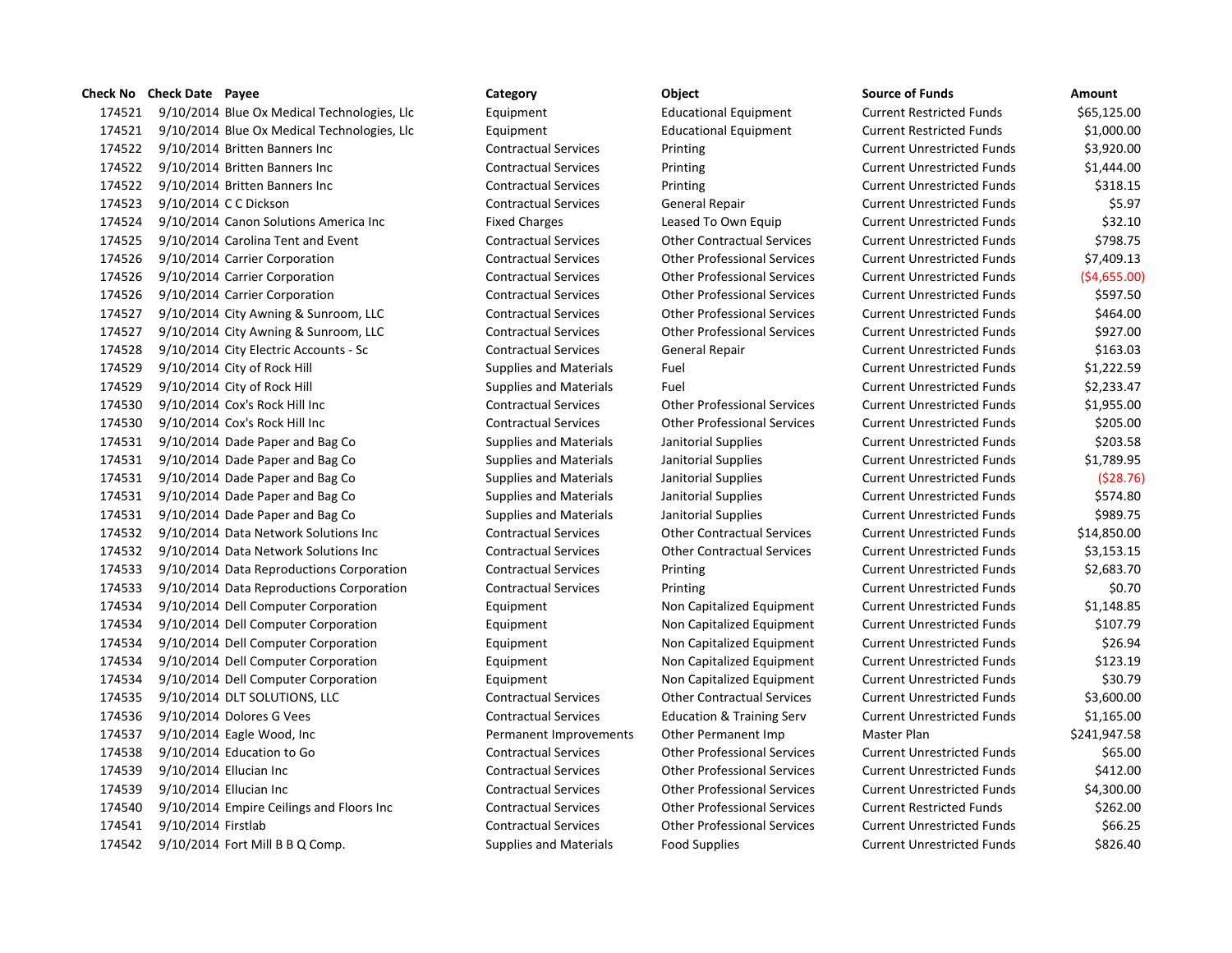9/10/2014 Fortune Academy Inc Contractual Services Other Professional Services Current Unrestricted Funds \$6,890.00 9/10/2014 Gateway Supply Company Contractual Services General Repair Current Unrestricted Funds \$154.91 9/10/2014 Gatlin Education Service Contractual Services Other Professional Services Current Unrestricted Funds \$1,595.00 9/10/2014 Graybar Electric Co Contractual Services General Repair Current Unrestricted Funds \$161.27 9/10/2014 Graybar Electric Co Contractual Services General Repair Current Unrestricted Funds \$379.42 9/10/2014 Graybar Electric Co Contractual Services General Repair Current Unrestricted Funds \$122.78 9/10/2014 Graybar Electric Co Contractual Services General Repair Current Unrestricted Funds \$56.18 9/10/2014 Graybar Electric Co Contractual Services General Repair Current Unrestricted Funds \$28.09 9/10/2014 Greens Commercial Cleaning, Inc. Contractual Services Other Contractual Services Current Unrestricted Funds \$2,240.20 9/10/2014 Greens Commercial Cleaning, Inc. Contractual Services Other Contractual Services Current Unrestricted Funds \$1,785.60 9/10/2014 Honey Baked Ham Company Supplies and Materials Food Supplies Current Unrestricted Funds \$116.06 9/10/2014 Honey Baked Ham Company Supplies and Materials Food Supplies Current Unrestricted Funds \$11.98 9/10/2014 Honey Baked Ham Company Supplies and Materials Food Supplies Current Unrestricted Funds (\$26.16) 9/10/2014 Honey Baked Ham Company Supplies and Materials Food Supplies Current Unrestricted Funds \$0.01 9/10/2014 Honey Baked Ham Company Supplies and Materials Food Supplies Current Unrestricted Funds \$1,107.00 9/10/2014 Honey Baked Ham Company Supplies and Materials Food Supplies Current Unrestricted Funds \$320.62 9/10/2014 Honey Baked Ham Company Supplies and Materials Food Supplies Current Unrestricted Funds \$1,291.50 9/10/2014 Honey Baked Ham Company Supplies and Materials Food Supplies Current Unrestricted Funds \$83.02 9/10/2014 Interstate Supply Company Inc Supplies and Materials Janitorial Supplies Current Unrestricted Funds \$747.20 174549 9/10/2014 Interstate Supply Company Inc Supplies and Materials Janitorial Supplies Current Unrestricted Funds \$608.04 9/10/2014 Interstate Supply Company Inc Supplies and Materials Janitorial Supplies Current Unrestricted Funds \$0.01 9/10/2014 Jacksons Kitchen Supplies and Materials Food Supplies Current Unrestricted Funds \$684.20 9/10/2014 YTC Employee Supplies and Materials Maintenance Supplies Current Unrestricted Funds \$187.22 9/10/2014 Keck and Wood, Inc Permanent Improvements Fees, Arch, Eng & Other Master Plan \$1,755.50 9/10/2014 Keck and Wood, Inc Permanent Improvements Fees, Arch, Eng & Other Master Plan \$1,150.00 9/10/2014 Kone Inc Contractual Services Other Contractual Services Current Unrestricted Funds \$440.00 9/10/2014 Love Security Services Inc Contractual Services Other Contractual Services Current Unrestricted Funds \$432.00 9/10/2014 Larry Lovett Contractual Services Other Professional Services Current Unrestricted Funds \$145.00 9/10/2014 McAlister's Deli Supplies and Materials Food Supplies Current Unrestricted Funds \$364.23 9/10/2014 Melanie Rowe Catering Supplies and Materials Food Supplies Current Unrestricted Funds \$1,011.50 174558 9/10/2014 Melanie Rowe Catering Supplies and Materials Food Supplies Current Unrestricted Funds \$568.25 9/10/2014 Merus Refreshment Services Inc Supplies and Materials Food Supplies Current Unrestricted Funds \$109.30 9/10/2014 Merus Refreshment Services Inc Supplies and Materials Food Supplies Current Unrestricted Funds \$80.25 9/10/2014 Mid-Carolina Ahec, Inc. Contractual Services Other Professional Services Current Unrestricted Funds \$56.00 9/10/2014 Mid-Carolina Ahec, Inc. Contractual Services Other Professional Services Current Unrestricted Funds \$12.00 9/10/2014 Mid-Carolina Ahec, Inc. Contractual Services Other Professional Services Current Unrestricted Funds \$36.00 9/10/2014 Miller Auto and Truck Parts Supplies and Materials Education Supplies Current Restricted Funds \$916.00 9/10/2014 Miller Auto and Truck Parts Supplies and Materials Education Supplies Current Restricted Funds \$2,713.00 9/10/2014 Miller Auto and Truck Parts Supplies and Materials Education Supplies Current Restricted Funds \$761.00 9/10/2014 Miller Auto and Truck Parts Supplies and Materials Education Supplies Current Restricted Funds \$2,699.00 9/10/2014 Miller Auto and Truck Parts Supplies and Materials Education Supplies Current Restricted Funds \$1,683.00

**Check No Check Date Payee Category Object Source of Funds Amount**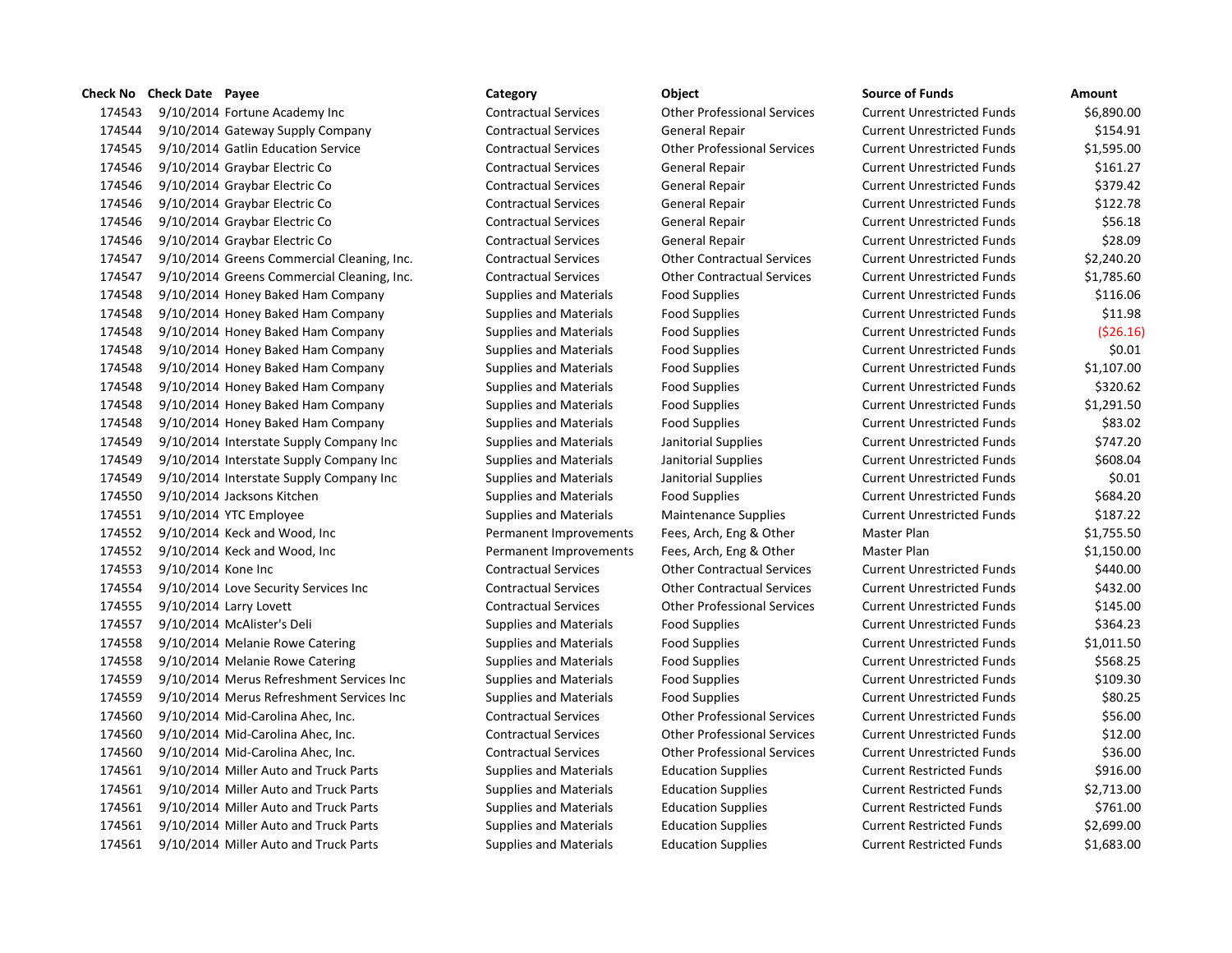9/10/2014 Miller Auto and Truck Parts Supplies and Materials Education Supplies Current Restricted Funds \$1,453.00 9/10/2014 Miller Auto and Truck Parts Supplies and Materials Education Supplies Current Restricted Funds \$169.00 9/10/2014 Miller Auto and Truck Parts Supplies and Materials Education Supplies Current Restricted Funds \$879.00 9/10/2014 Miller Auto and Truck Parts Supplies and Materials Education Supplies Current Restricted Funds \$533.00 9/10/2014 Miller Auto and Truck Parts Supplies and Materials Education Supplies Current Restricted Funds \$254.00 9/10/2014 Miller Auto and Truck Parts Supplies and Materials Education Supplies Current Restricted Funds \$35.80 9/10/2014 Miller Auto and Truck Parts Supplies and Materials Education Supplies Current Restricted Funds \$35.80 9/10/2014 Miller Auto and Truck Parts Supplies and Materials Education Supplies Current Restricted Funds \$35.80 9/10/2014 Miller Auto and Truck Parts Supplies and Materials Education Supplies Current Restricted Funds \$35.80 9/10/2014 Miller Auto and Truck Parts Supplies and Materials Education Supplies Current Restricted Funds \$1,310.00 9/10/2014 Miller Auto and Truck Parts Supplies and Materials Education Supplies Current Restricted Funds \$1,700.00 9/10/2014 Miller Auto and Truck Parts Supplies and Materials Education Supplies Current Restricted Funds \$539.00 9/10/2014 Miller Auto and Truck Parts Supplies and Materials Education Supplies Current Restricted Funds \$30.00 9/10/2014 Miller Auto and Truck Parts Supplies and Materials Education Supplies Current Restricted Funds \$149.00 9/10/2014 Miller Auto and Truck Parts Supplies and Materials Education Supplies Current Restricted Funds \$249.00 9/10/2014 Miller Auto and Truck Parts Supplies and Materials Education Supplies Current Restricted Funds \$699.00 9/10/2014 Miller Auto and Truck Parts Supplies and Materials Education Supplies Current Restricted Funds \$505.00 9/10/2014 Miller Auto and Truck Parts Supplies and Materials Education Supplies Current Restricted Funds \$581.00 9/10/2014 Miller Auto and Truck Parts Supplies and Materials Education Supplies Current Restricted Funds \$287.00 9/10/2014 Miller Auto and Truck Parts Supplies and Materials Education Supplies Current Restricted Funds \$1,241.00 9/10/2014 Miller Auto and Truck Parts Supplies and Materials Education Supplies Current Restricted Funds \$396.00 9/10/2014 Miller Auto and Truck Parts Supplies and Materials Education Supplies Current Restricted Funds \$478.00 9/10/2014 Miller Auto and Truck Parts Supplies and Materials Education Supplies Current Restricted Funds \$489.00 9/10/2014 Miller Auto and Truck Parts Supplies and Materials Education Supplies Current Restricted Funds \$935.00 9/10/2014 Miller Auto and Truck Parts Supplies and Materials Education Supplies Current Restricted Funds \$278.00 9/10/2014 Miller Auto and Truck Parts Supplies and Materials Education Supplies Current Restricted Funds \$340.00 9/10/2014 Miller Auto and Truck Parts Supplies and Materials Education Supplies Current Restricted Funds \$320.00 9/10/2014 Miller Auto and Truck Parts Supplies and Materials Education Supplies Current Restricted Funds \$118.00 9/10/2014 Miller Auto and Truck Parts Supplies and Materials Education Supplies Current Restricted Funds \$188.00 9/10/2014 Miller Auto and Truck Parts Supplies and Materials Education Supplies Current Restricted Funds \$1,734.00 9/10/2014 Miller Auto and Truck Parts Supplies and Materials Education Supplies Current Restricted Funds \$983.00 9/10/2014 Miller Auto and Truck Parts Supplies and Materials Education Supplies Current Restricted Funds \$785.00 9/10/2014 Miller Auto and Truck Parts Supplies and Materials Education Supplies Current Restricted Funds \$1,929.00 9/10/2014 Miller Auto and Truck Parts Supplies and Materials Education Supplies Current Restricted Funds \$714.99 9/10/2014 Miller Auto and Truck Parts Supplies and Materials Education Supplies Current Restricted Funds \$939.99 9/10/2014 NEO CORPORATION Contractual Services Other Professional Services Current Unrestricted Funds \$3,900.00 9/10/2014 Netsupport Incorporated Contractual Services Data Processing Serv Current Unrestricted Funds \$999.50 9/10/2014 Ontario Investments Inc. Fixed Charges Leased To Own Equip Current Unrestricted Funds \$189.80 9/10/2014 Ontario Investments Inc. Fixed Charges Leased To Own Equip Current Unrestricted Funds \$196.64 9/10/2014 Ontario Investments Inc. Fixed Charges Leased To Own Equip Current Unrestricted Funds \$196.64 9/10/2014 Ontario Investments Inc. Fixed Charges Leased To Own Equip Current Unrestricted Funds \$189.80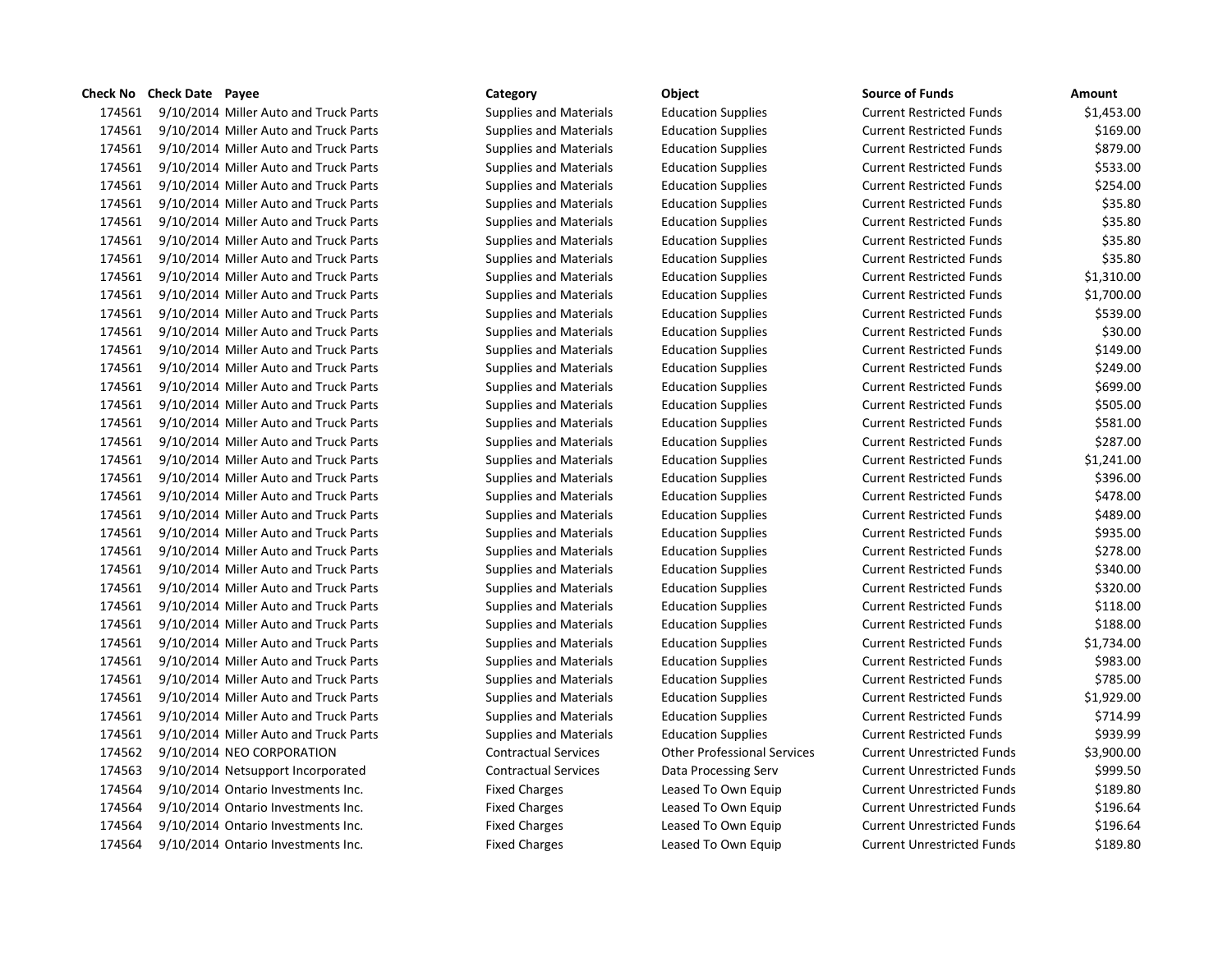|        | <b>Check No Check Date Payee</b> |                                               | Category                      | Object                             | <b>Source of Funds</b>            | Amount     |
|--------|----------------------------------|-----------------------------------------------|-------------------------------|------------------------------------|-----------------------------------|------------|
| 174565 | 9/10/2014 Panera Llc             |                                               | <b>Supplies and Materials</b> | <b>Food Supplies</b>               | <b>Current Unrestricted Funds</b> | \$350.73   |
| 174565 | 9/10/2014 Panera Llc             |                                               | <b>Supplies and Materials</b> | <b>Food Supplies</b>               | <b>Current Unrestricted Funds</b> | \$523.84   |
| 174565 | 9/10/2014 Panera Llc             |                                               | <b>Supplies and Materials</b> | <b>Food Supplies</b>               | <b>Current Unrestricted Funds</b> | \$523.84   |
| 174565 | 9/10/2014 Panera Llc             |                                               | <b>Supplies and Materials</b> | <b>Food Supplies</b>               | <b>Current Unrestricted Funds</b> | \$147.79   |
| 174566 |                                  | 9/10/2014 Partnership Among S C Academic Libr | Equipment                     | Library Books, Maps & Film         | <b>Current Unrestricted Funds</b> | \$5,263.00 |
| 174567 |                                  | 9/10/2014 Patterson Dental Company            | Supplies and Materials        | <b>Education Supplies</b>          | <b>Current Unrestricted Funds</b> | \$2,054.40 |
| 174568 |                                  | 9/10/2014 Porter Paints                       | <b>Contractual Services</b>   | General Repair                     | <b>Current Unrestricted Funds</b> | \$30.10    |
| 174568 |                                  | 9/10/2014 Porter Paints                       | <b>Contractual Services</b>   | General Repair                     | <b>Current Unrestricted Funds</b> | \$76.04    |
| 174569 | 9/10/2014 Quick Fuel             |                                               | <b>Supplies and Materials</b> | Fuel                               | <b>Current Unrestricted Funds</b> | \$1,632.47 |
| 174569 | 9/10/2014 Quick Fuel             |                                               | <b>Supplies and Materials</b> | Fuel                               | <b>Current Unrestricted Funds</b> | \$1,994.69 |
| 174570 |                                  | 9/10/2014 Rci of Sc Inc                       | Permanent Improvements        | Reimbursables                      | Master Plan                       | \$105.60   |
| 174570 |                                  | 9/10/2014 Rci of Sc Inc                       | Permanent Improvements        | Fees, Arch, Eng & Other            | Master Plan                       | \$420.00   |
| 174571 |                                  | 9/10/2014 S F I Electronics Inc               | <b>Supplies and Materials</b> | Office Supplies                    | <b>Current Unrestricted Funds</b> | \$1,146.25 |
| 174571 |                                  | 9/10/2014 S F I Electronics Inc               | <b>Supplies and Materials</b> | <b>Office Supplies</b>             | <b>Current Unrestricted Funds</b> | \$8.50     |
| 174572 | 9/10/2014 SCOIS                  |                                               | <b>Contractual Services</b>   | <b>Other Contractual Services</b>  | <b>Current Unrestricted Funds</b> | \$395.00   |
| 174573 |                                  | 9/10/2014 The Sherwin-Williams Co.            | <b>Contractual Services</b>   | General Repair                     | <b>Current Unrestricted Funds</b> | \$124.39   |
| 174574 |                                  | 9/10/2014 Sign Techniques                     | <b>Contractual Services</b>   | <b>Other Professional Services</b> | <b>Current Unrestricted Funds</b> | \$3,000.00 |
| 174575 |                                  | 9/10/2014 Simplex Grinnell Lp                 | Permanent Improvements        | Renov of Build & Add               | <b>Unexpended Plant</b>           | \$1,540.92 |
| 174576 |                                  | 9/10/2014 Snap Surveys, Ltd                   | <b>Contractual Services</b>   | <b>Other Contractual Services</b>  | <b>Current Unrestricted Funds</b> | \$2,750.00 |
| 174576 |                                  | 9/10/2014 Snap Surveys, Ltd                   | <b>Contractual Services</b>   | <b>Other Contractual Services</b>  | <b>Current Unrestricted Funds</b> | \$1,750.00 |
| 174577 | 9/10/2014 Snipes                 |                                               | <b>Supplies and Materials</b> | Janitorial Supplies                | <b>Current Unrestricted Funds</b> | \$516.34   |
| 174577 | 9/10/2014 Snipes                 |                                               | <b>Supplies and Materials</b> | Janitorial Supplies                | <b>Current Unrestricted Funds</b> | \$305.59   |
| 174578 |                                  | 9/10/2014 Softdocs Inc                        | <b>Supplies and Materials</b> | <b>Office Supplies</b>             | <b>Current Unrestricted Funds</b> | \$945.00   |
| 174578 |                                  | 9/10/2014 Softdocs Inc                        | <b>Contractual Services</b>   | General Repair                     | <b>Current Unrestricted Funds</b> | \$822.00   |
| 174578 |                                  | $9/10/2014$ Softdocs Inc                      | <b>Contractual Services</b>   | <b>Other Professional Services</b> | <b>Current Unrestricted Funds</b> | \$637.00   |
| 174579 | 9/10/2014 Staffmark              |                                               | <b>Contractual Services</b>   | <b>Other Professional Services</b> | <b>Current Unrestricted Funds</b> | \$515.60   |
| 174579 | 9/10/2014 Staffmark              |                                               | <b>Contractual Services</b>   | <b>Other Contractual Services</b>  | <b>Current Unrestricted Funds</b> | \$2,341.12 |
| 174579 | 9/10/2014 Staffmark              |                                               | <b>Contractual Services</b>   | <b>Other Professional Services</b> | <b>Current Unrestricted Funds</b> | \$1,018.32 |
| 174580 |                                  | 9/10/2014 Stripe Masters                      | <b>Contractual Services</b>   | <b>Other Professional Services</b> | <b>Current Unrestricted Funds</b> | \$350.00   |
| 174581 |                                  | 9/10/2014 Troxell Communications              | <b>Supplies and Materials</b> | <b>Major Supplies</b>              | <b>Current Unrestricted Funds</b> | \$1,497.00 |
| 174582 |                                  | 9/10/2014 U S Netservices LLC                 | <b>Contractual Services</b>   | Telephone                          | <b>Current Unrestricted Funds</b> | \$499.00   |
| 174582 |                                  | 9/10/2014 U S Netservices LLC                 | <b>Contractual Services</b>   | Telephone                          | <b>Current Unrestricted Funds</b> | \$250.00   |
| 174583 |                                  | 9/10/2014 U Save Auto Rental                  | Travel                        | Travel                             | <b>Current Unrestricted Funds</b> | \$40.10    |
| 174583 |                                  | 9/10/2014 U Save Auto Rental                  | <b>Travel</b>                 | Travel                             | <b>Current Unrestricted Funds</b> | \$154.63   |
| 174583 |                                  | 9/10/2014 U Save Auto Rental                  | Travel                        | Travel                             | <b>Current Unrestricted Funds</b> | \$120.29   |
| 174584 |                                  | 9/10/2014 Unified Av Systems                  | Equipment                     | Non Capitalized Equipment          | <b>Current Unrestricted Funds</b> | \$9,952.06 |
| 174585 |                                  | 9/10/2014 W Square Advertising                | <b>Contractual Services</b>   | <b>Other Professional Services</b> | <b>Current Unrestricted Funds</b> | \$4,240.00 |
| 174585 |                                  | 9/10/2014 W Square Advertising                | <b>Contractual Services</b>   | <b>Other Professional Services</b> | <b>Current Unrestricted Funds</b> | \$645.00   |
| 174585 |                                  | 9/10/2014 W Square Advertising                | <b>Contractual Services</b>   | <b>Other Professional Services</b> | <b>Current Unrestricted Funds</b> | \$95.00    |
| 174585 |                                  | 9/10/2014 W Square Advertising                | <b>Contractual Services</b>   | <b>Other Professional Services</b> | <b>Current Unrestricted Funds</b> | \$375.00   |
| 174586 |                                  | 9/10/2014 Walker Electric                     | <b>Contractual Services</b>   | General Repair                     | <b>Current Unrestricted Funds</b> | \$600.00   |

| eck No | <b>Check Date Payee</b>                       | Category                      | Object                             | <b>Source of Funds</b>            | Amount     |
|--------|-----------------------------------------------|-------------------------------|------------------------------------|-----------------------------------|------------|
| 174565 | 9/10/2014 Panera Llc                          | <b>Supplies and Materials</b> | <b>Food Supplies</b>               | <b>Current Unrestricted Funds</b> | \$350.73   |
| 174565 | 9/10/2014 Panera Llc                          | <b>Supplies and Materials</b> | <b>Food Supplies</b>               | <b>Current Unrestricted Funds</b> | \$523.84   |
| 174565 | 9/10/2014 Panera Llc                          | <b>Supplies and Materials</b> | <b>Food Supplies</b>               | <b>Current Unrestricted Funds</b> | \$523.84   |
| 174565 | 9/10/2014 Panera Llc                          | <b>Supplies and Materials</b> | <b>Food Supplies</b>               | <b>Current Unrestricted Funds</b> | \$147.79   |
| 174566 | 9/10/2014 Partnership Among S C Academic Libr | Equipment                     | Library Books, Maps & Film         | <b>Current Unrestricted Funds</b> | \$5,263.00 |
| 174567 | 9/10/2014 Patterson Dental Company            | <b>Supplies and Materials</b> | <b>Education Supplies</b>          | <b>Current Unrestricted Funds</b> | \$2,054.40 |
| 174568 | 9/10/2014 Porter Paints                       | <b>Contractual Services</b>   | General Repair                     | <b>Current Unrestricted Funds</b> | \$30.10    |
| 174568 | 9/10/2014 Porter Paints                       | <b>Contractual Services</b>   | General Repair                     | <b>Current Unrestricted Funds</b> | \$76.04    |
| 174569 | 9/10/2014 Quick Fuel                          | <b>Supplies and Materials</b> | Fuel                               | <b>Current Unrestricted Funds</b> | \$1,632.47 |
| 174569 | 9/10/2014 Quick Fuel                          | Supplies and Materials        | Fuel                               | <b>Current Unrestricted Funds</b> | \$1,994.69 |
| 174570 | 9/10/2014 Rci of Sc Inc                       | Permanent Improvements        | Reimbursables                      | <b>Master Plan</b>                | \$105.60   |
| 174570 | 9/10/2014 Rci of Sc Inc                       | Permanent Improvements        | Fees, Arch, Eng & Other            | Master Plan                       | \$420.00   |
| 174571 | 9/10/2014 S F I Electronics Inc               | <b>Supplies and Materials</b> | <b>Office Supplies</b>             | <b>Current Unrestricted Funds</b> | \$1,146.25 |
| 174571 | 9/10/2014 S F I Electronics Inc               | <b>Supplies and Materials</b> | <b>Office Supplies</b>             | <b>Current Unrestricted Funds</b> | \$8.50     |
| 174572 | 9/10/2014 SCOIS                               | <b>Contractual Services</b>   | <b>Other Contractual Services</b>  | <b>Current Unrestricted Funds</b> | \$395.00   |
| 174573 | 9/10/2014 The Sherwin-Williams Co.            | <b>Contractual Services</b>   | <b>General Repair</b>              | <b>Current Unrestricted Funds</b> | \$124.39   |
| 174574 | 9/10/2014 Sign Techniques                     | <b>Contractual Services</b>   | <b>Other Professional Services</b> | <b>Current Unrestricted Funds</b> | \$3,000.00 |
| 174575 | 9/10/2014 Simplex Grinnell Lp                 | Permanent Improvements        | Renov of Build & Add               | Unexpended Plant                  | \$1,540.92 |
| 174576 | 9/10/2014 Snap Surveys, Ltd                   | <b>Contractual Services</b>   | <b>Other Contractual Services</b>  | <b>Current Unrestricted Funds</b> | \$2,750.00 |
| 174576 | 9/10/2014 Snap Surveys, Ltd                   | <b>Contractual Services</b>   | <b>Other Contractual Services</b>  | <b>Current Unrestricted Funds</b> | \$1,750.00 |
| 174577 | 9/10/2014 Snipes                              | <b>Supplies and Materials</b> | Janitorial Supplies                | <b>Current Unrestricted Funds</b> | \$516.34   |
| 174577 | 9/10/2014 Snipes                              | <b>Supplies and Materials</b> | Janitorial Supplies                | <b>Current Unrestricted Funds</b> | \$305.59   |
| 174578 | 9/10/2014 Softdocs Inc                        | <b>Supplies and Materials</b> | <b>Office Supplies</b>             | <b>Current Unrestricted Funds</b> | \$945.00   |
| 174578 | 9/10/2014 Softdocs Inc                        | <b>Contractual Services</b>   | General Repair                     | <b>Current Unrestricted Funds</b> | \$822.00   |
| 174578 | 9/10/2014 Softdocs Inc                        | <b>Contractual Services</b>   | <b>Other Professional Services</b> | <b>Current Unrestricted Funds</b> | \$637.00   |
| 174579 | 9/10/2014 Staffmark                           | <b>Contractual Services</b>   | <b>Other Professional Services</b> | <b>Current Unrestricted Funds</b> | \$515.60   |
| 174579 | 9/10/2014 Staffmark                           | <b>Contractual Services</b>   | <b>Other Contractual Services</b>  | <b>Current Unrestricted Funds</b> | \$2,341.12 |
| 174579 | 9/10/2014 Staffmark                           | <b>Contractual Services</b>   | <b>Other Professional Services</b> | <b>Current Unrestricted Funds</b> | \$1,018.32 |
| 174580 | 9/10/2014 Stripe Masters                      | <b>Contractual Services</b>   | <b>Other Professional Services</b> | <b>Current Unrestricted Funds</b> | \$350.00   |
| 174581 | 9/10/2014 Troxell Communications              | <b>Supplies and Materials</b> | <b>Major Supplies</b>              | <b>Current Unrestricted Funds</b> | \$1,497.00 |
| 174582 | 9/10/2014 U S Netservices LLC                 | <b>Contractual Services</b>   | Telephone                          | <b>Current Unrestricted Funds</b> | \$499.00   |
| 174582 | 9/10/2014 U S Netservices LLC                 | <b>Contractual Services</b>   | Telephone                          | <b>Current Unrestricted Funds</b> | \$250.00   |
| 174583 | 9/10/2014 U Save Auto Rental                  | Travel                        | Travel                             | <b>Current Unrestricted Funds</b> | \$40.10    |
| 174583 | 9/10/2014 U Save Auto Rental                  | Travel                        | Travel                             | <b>Current Unrestricted Funds</b> | \$154.63   |
| 174583 | 9/10/2014 U Save Auto Rental                  | Travel                        | Travel                             | <b>Current Unrestricted Funds</b> | \$120.29   |
| 174584 | 9/10/2014 Unified Av Systems                  | Equipment                     | Non Capitalized Equipment          | <b>Current Unrestricted Funds</b> | \$9,952.06 |
| 174585 | 9/10/2014 W Square Advertising                | <b>Contractual Services</b>   | <b>Other Professional Services</b> | <b>Current Unrestricted Funds</b> | \$4,240.00 |
| 174585 | 9/10/2014 W Square Advertising                | <b>Contractual Services</b>   | <b>Other Professional Services</b> | <b>Current Unrestricted Funds</b> | \$645.00   |
| 174585 | 9/10/2014 W Square Advertising                | <b>Contractual Services</b>   | <b>Other Professional Services</b> | <b>Current Unrestricted Funds</b> | \$95.00    |
| 174585 | 9/10/2014 W Square Advertising                | <b>Contractual Services</b>   | <b>Other Professional Services</b> | <b>Current Unrestricted Funds</b> | \$375.00   |
| 174586 | 9/10/2014 Walker Electric                     | <b>Contractual Services</b>   | General Repair                     | <b>Current Unrestricted Funds</b> | \$600.00   |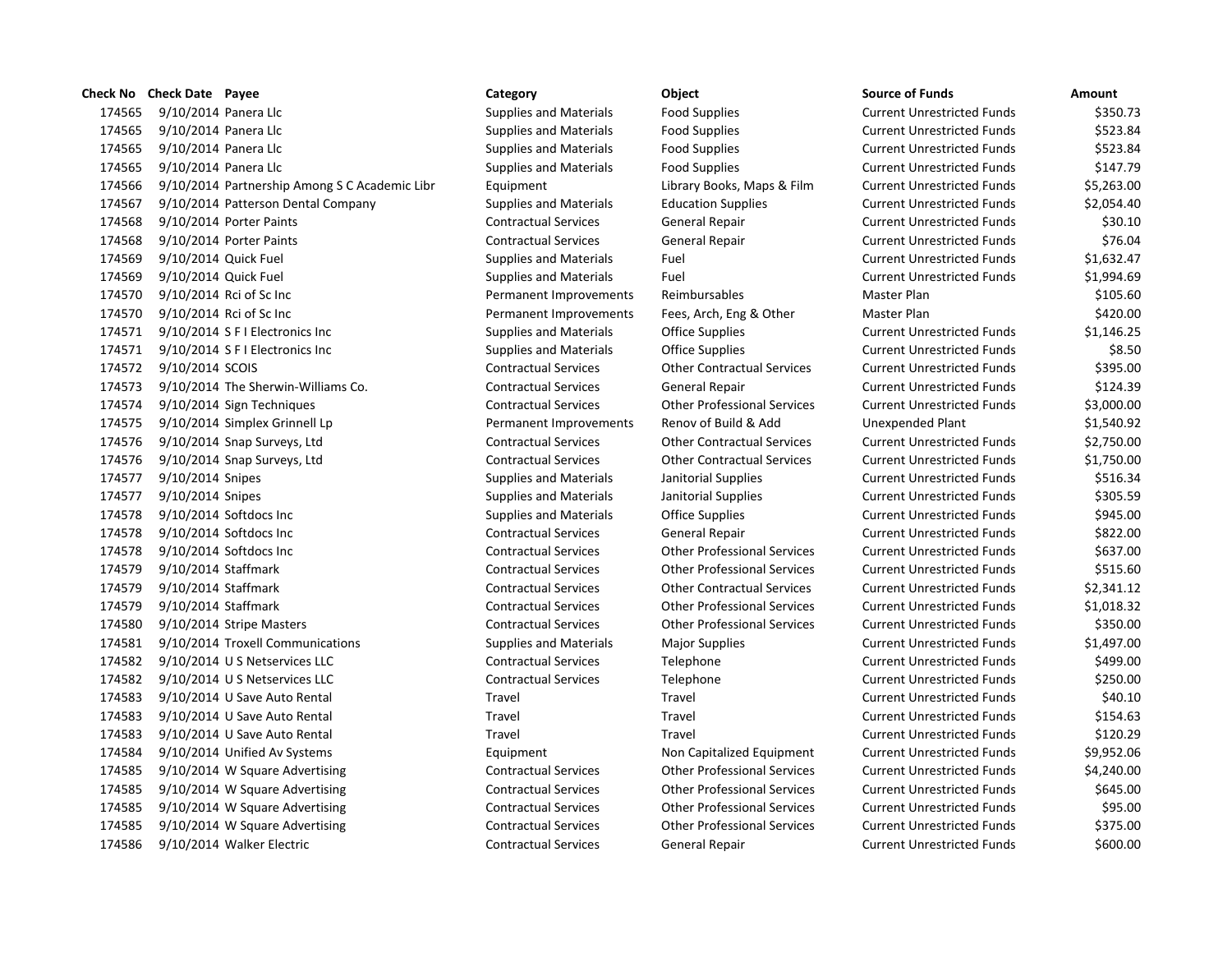|        | Check No Check Date Payee |                                               | Category                      | Object                             | <b>Source of Funds</b>            | Amount  |
|--------|---------------------------|-----------------------------------------------|-------------------------------|------------------------------------|-----------------------------------|---------|
| 174587 |                           | 9/10/2014 West Group                          | Equipment                     | Library Books, Maps & Film         | <b>Current Unrestricted Funds</b> | \$75    |
| 174587 |                           | 9/10/2014 West Group                          | Equipment                     | Library Books, Maps & Film         | <b>Current Unrestricted Funds</b> | \$52    |
| 174587 |                           | 9/10/2014 West Group                          | Equipment                     | Library Books, Maps & Film         | <b>Current Unrestricted Funds</b> | \$71    |
| 174587 |                           | 9/10/2014 West Group                          | Equipment                     | Library Books, Maps & Film         | <b>Current Unrestricted Funds</b> | \$68    |
| 174588 |                           | 9/10/2014 York County                         | <b>Contractual Services</b>   | <b>Other Professional Services</b> | <b>Current Unrestricted Funds</b> | \$7     |
| 174589 |                           | 9/10/2014 Chester Metropolitan District       | <b>Contractual Services</b>   | <b>Utilities</b>                   | <b>Current Unrestricted Funds</b> | \$6     |
| 174592 |                           | 9/10/2014 McOn Construction                   | Permanent Improvements        | Other Permanent Imp                | Unexpended Plant                  | \$31,19 |
| 174593 |                           | 9/10/2014 College Reading and Learning Assoc  | <b>Fixed Charges</b>          | Dues & Membership Fees             | <b>Current Unrestricted Funds</b> | \$7     |
| 174595 |                           | 9/10/2014 Sysco Food Services of Charlotte LI | <b>Supplies and Materials</b> | <b>Food Supplies</b>               | <b>Current Unrestricted Funds</b> | \$1,05  |
| 174595 |                           | 9/10/2014 Sysco Food Services of Charlotte LI | <b>Supplies and Materials</b> | <b>Food Supplies</b>               | <b>Current Unrestricted Funds</b> | \$88    |
| 174595 |                           | 9/10/2014 Sysco Food Services of Charlotte Ll | <b>Supplies and Materials</b> | <b>Food Supplies</b>               | <b>Current Unrestricted Funds</b> | \$26    |
| 174595 |                           | 9/10/2014 Sysco Food Services of Charlotte LI | <b>Supplies and Materials</b> | <b>Food Supplies</b>               | <b>Current Unrestricted Funds</b> | \$1,44  |
| 174595 |                           | 9/10/2014 Sysco Food Services of Charlotte Ll | <b>Supplies and Materials</b> | <b>Food Supplies</b>               | <b>Current Unrestricted Funds</b> | \$1,40  |
| 174596 |                           | 9/11/2014 Forrest T Jones Consulting Co       | <b>Fixed Charges</b>          | Dues & Membership Fees             | <b>Current Unrestricted Funds</b> | \$32    |
| 174599 | 9/11/2014 Panera Llc      |                                               | <b>Supplies and Materials</b> | Food Supplies                      | <b>Current Unrestricted Funds</b> | \$6     |
| 174601 |                           | 9/11/2014 S C Dental Hygiene Assoc            | Travel                        | In State Registration Fee          | <b>Current Unrestricted Funds</b> | \$20    |
| 174601 |                           | 9/11/2014 S C Dental Hygiene Assoc            | Travel                        | In State Registration Fee          | <b>Current Unrestricted Funds</b> | \$20    |
| 174602 |                           | 9/11/2014 S C Department of Health and Enviro | <b>Fixed Charges</b>          | Dues & Membership Fees             | <b>Current Unrestricted Funds</b> | \$3     |
| 174604 |                           | 9/12/2014 Chief Student Services Officer Peer | <b>Fixed Charges</b>          | Dues & Membership Fees             | <b>Current Unrestricted Funds</b> | \$12    |
| 174605 |                           | 9/12/2014 City Club of Rock Hill              | <b>Fixed Charges</b>          | Dues & Membership Fees             | <b>Current Unrestricted Funds</b> | \$3     |
| 174606 |                           | 9/12/2014 College Reading and Learning Assoc  | Travel                        | Out of State Registration Fees     | <b>Current Restricted Funds</b>   | \$15    |
| 174606 |                           | 9/12/2014 College Reading and Learning Assoc  | Travel                        | Out of State Registration Fees     | <b>Current Restricted Funds</b>   | \$15    |
| 174607 |                           | 9/12/2014 York Technical College Foundation   | <b>Fixed Charges</b>          | Rent Non State                     | <b>Current Unrestricted Funds</b> | \$3,08  |
| 174607 |                           | 9/12/2014 York Technical College Foundation   | <b>Fixed Charges</b>          | Rent Non State                     | <b>Current Unrestricted Funds</b> | \$1,60  |
| 174607 |                           | 9/12/2014 York Technical College Foundation   | <b>Fixed Charges</b>          | Rent Non State                     | <b>Current Unrestricted Funds</b> | \$1,66  |
| 174607 |                           | 9/12/2014 York Technical College Foundation   | <b>Fixed Charges</b>          | Rent Non State                     | <b>Current Unrestricted Funds</b> | \$1,66  |
| 174608 |                           | 9/15/2014 Cline Brandt Kochenower and Company | <b>Contractual Services</b>   | Auditing, Acct, Fin. Services      | <b>Current Unrestricted Funds</b> | \$11,00 |
| 174609 |                           | 9/16/2014 Davis & Floyd, Inc.                 | Permanent Improvements        | Reimbursables                      | <b>Unexpended Plant</b>           | \$18    |
| 174609 |                           | 9/16/2014 Davis & Floyd, Inc.                 | Permanent Improvements        | Fees, Arch, Eng & Other            | Unexpended Plant                  | \$12,54 |
| 174610 |                           | 9/16/2014 Keck and Wood, Inc                  | Permanent Improvements        | Fees, Arch, Eng & Other            | Master Plan                       | \$1,65  |
| 174611 |                           | 9/16/2014 Ontario Investments, Inc.           | <b>Fixed Charges</b>          | Leased To Own Equip                | <b>Current Unrestricted Funds</b> | \$3,46  |
| 174612 |                           | 9/16/2014 Partnership Among S C Academic Libr | <b>Contractual Services</b>   | Data Processing Serv               | <b>Current Unrestricted Funds</b> | \$12,80 |
| 174612 |                           | 9/16/2014 Partnership Among S C Academic Libr | <b>Contractual Services</b>   | Data Processing Serv               | <b>Current Unrestricted Funds</b> | \$3,60  |
| 174613 |                           | 9/16/2014 Katherine R. Simpson                | <b>Contractual Services</b>   | <b>Other Professional Services</b> | <b>Current Unrestricted Funds</b> | \$1,18  |
| 174614 |                           | $9/16/2014$ Softdocs Inc                      | <b>Contractual Services</b>   | General Repair                     | <b>Current Unrestricted Funds</b> | \$80    |
| 174615 |                           | 9/16/2014 Xerox Corporation                   | <b>Fixed Charges</b>          | Leased To Own Equip                | <b>Current Unrestricted Funds</b> | \$87    |
| 174615 |                           | 9/16/2014 Xerox Corporation                   | <b>Fixed Charges</b>          | Leased To Own Equip                | <b>Current Unrestricted Funds</b> | \$1,76  |
| 174645 |                           | 9/17/2014 Ontario Investments, Inc.           | <b>Fixed Charges</b>          | Rental Data Processing Equip       | <b>Current Unrestricted Funds</b> | \$3,13  |
| 174645 |                           | 9/17/2014 Ontario Investments, Inc.           | <b>Fixed Charges</b>          | Rental Data Processing Equip       | <b>Current Unrestricted Funds</b> | \$37,29 |
| 174645 |                           | 9/17/2014 Ontario Investments, Inc.           | <b>Fixed Charges</b>          | Rental Data Processing Equip       | <b>Current Unrestricted Funds</b> | \$2,73  |
| 174645 |                           | 9/17/2014 Ontario Investments, Inc.           | <b>Fixed Charges</b>          | Rental Data Processing Equip       | <b>Current Unrestricted Funds</b> | (\$     |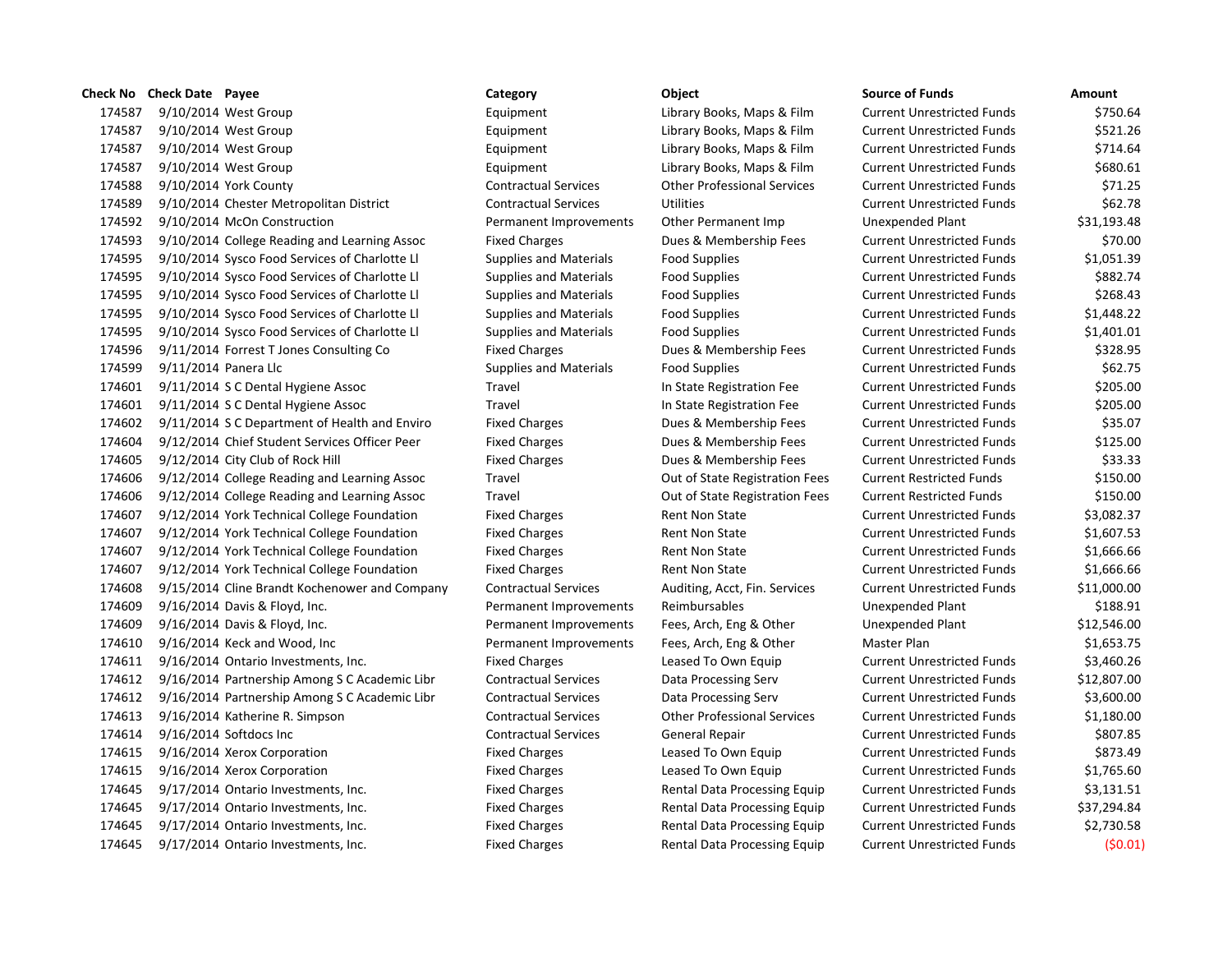9/17/2014 Ontario Investments, Inc. Fixed Charges Rental Data Processing Equip Current Unrestricted Funds \$41,194.63 9/17/2014 Ontario Investments, Inc. Fixed Charges Rental Data Processing Equip Current Unrestricted Funds \$96,120.81 9/17/2014 Ontario Investments, Inc. Fixed Charges Rental Data Processing Equip Current Unrestricted Funds \$7,306.87 9/17/2014 Ontario Investments, Inc. Fixed Charges Rental Data Processing Equip Current Unrestricted Funds \$87,021.29 9/17/2014 Ontario Investments, Inc. Fixed Charges Rental Data Processing Equip Current Unrestricted Funds \$6,371.36 9/17/2014 Tentcraft Inc Current Assets Prepaid Expenses Current Unrestricted Funds \$3,853.07 9/17/2014 Accreditation Commission for Educat Fixed Charges Dues & Membership Fees Current Unrestricted Funds \$2,625.00 9/17/2014 Accreditation Commission for Educat Fixed Charges Dues & Membership Fees Current Unrestricted Funds \$600.00 9/17/2014 Accreditation Commission for Educat Fixed Charges Dues & Membership Fees Current Unrestricted Funds \$600.00 9/17/2014 Andrew Jackson High School Contractual Services Advertising Current Unrestricted Funds \$200.00 9/17/2014 Boykin and Davis Llc Contractual Services Legal Services Current Unrestricted Funds \$1,158.35 9/17/2014 Chester Metropolitan District Contractual Services Utilities Current Unrestricted Funds \$1,262.36 9/17/2014 Chester Metropolitan District Contractual Services Utilities Current Unrestricted Funds \$83.78 9/17/2014 City Club of Rock Hill Fixed Charges Dues & Membership Fees Current Unrestricted Funds \$58.33 9/17/2014 Council for Opportunity in Educatio Fixed Charges Dues & Membership Fees Current Restricted Funds \$3,168.00 9/17/2014 Greater York Chamber of Commerce Supplies and Materials Food Supplies Current Unrestricted Funds \$12.00 9/17/2014 Greater York Chamber of Commerce Supplies and Materials Food Supplies Current Unrestricted Funds \$15.00 174654 9/17/2014 McAlister's Deli Supplies and Materials Food Supplies Current Unrestricted Funds \$111.17 174655 9/17/2014 Panera Llc Supplies and Materials Food Supplies Current Unrestricted Funds \$89.04 9/17/2014 Surveillance, Resources, and Invest Contractual Services Other Professional Services Current Unrestricted Funds \$109.00 9/17/2014 Youvisit Llc Contractual Services Advertising Current Unrestricted Funds \$1,526.00 9/17/2014 Youvisit Llc Contractual Services Advertising Current Unrestricted Funds \$1,526.00 9/17/2014 Youvisit Llc Contractual Services Advertising Current Unrestricted Funds \$1,526.00 9/17/2014 Ontario Investments, Inc. Fixed Charges Rental Data Processing Equip Current Unrestricted Funds \$4,265.80 174659 9/17/2014 Ontario Investments, Inc. Fixed Charges Rental Data Processing Equip Current Unrestricted Funds \$324.27 9/17/2014 Ontario Investments, Inc. Fixed Charges Rental Data Processing Equip Current Unrestricted Funds \$1,828.20 9/17/2014 Ontario Investments, Inc. Fixed Charges Rental Data Processing Equip Current Unrestricted Funds \$138.98 9/17/2014 Tri County Technical College Travel Travel Current Unrestricted Funds \$150.08 9/17/2014 Tri County Technical College Travel Travel Current Unrestricted Funds \$0.00 9/17/2014 Tri County Technical College Travel Travel Current Unrestricted Funds \$0.00 9/18/2014 Greenville Tech Foundation, Inc. Travel In State Registration Fee Current Unrestricted Funds \$125.00 175322 9/19/2014 Cherry Tree, LLC **Fixed Charges** Fixed Charges Rent Non State Current Unrestricted Funds \$7,221.50 9/19/2014 Comporium Communications Contractual Services Other Professional Services Current Unrestricted Funds \$6,849.63 9/19/2014 Reserve Account Supplies and Materials Postage Current Unrestricted Funds \$6,000.00 9/19/2014 South Carolina Trio Fixed Charges Dues & Membership Fees Current Unrestricted Funds \$100.00 9/19/2014 South Carolina Trio Fixed Charges Dues & Membership Fees Current Unrestricted Funds \$100.00 9/22/2014 Bank of America Current Liabilities A/P Bank of America Current Unrestricted Funds \$218,312.45 9/24/2014 Business Card Travel Out of State Misc Travel Current Unrestricted Funds \$33.66 9/24/2014 Business Card Travel Out of State Air Trans Current Unrestricted Funds (\$25.00) 9/24/2014 Business Card Travel Out of State Air Trans Current Unrestricted Funds \$75.00 9/24/2014 Business Card Travel Out of State Air Trans Current Unrestricted Funds \$50.00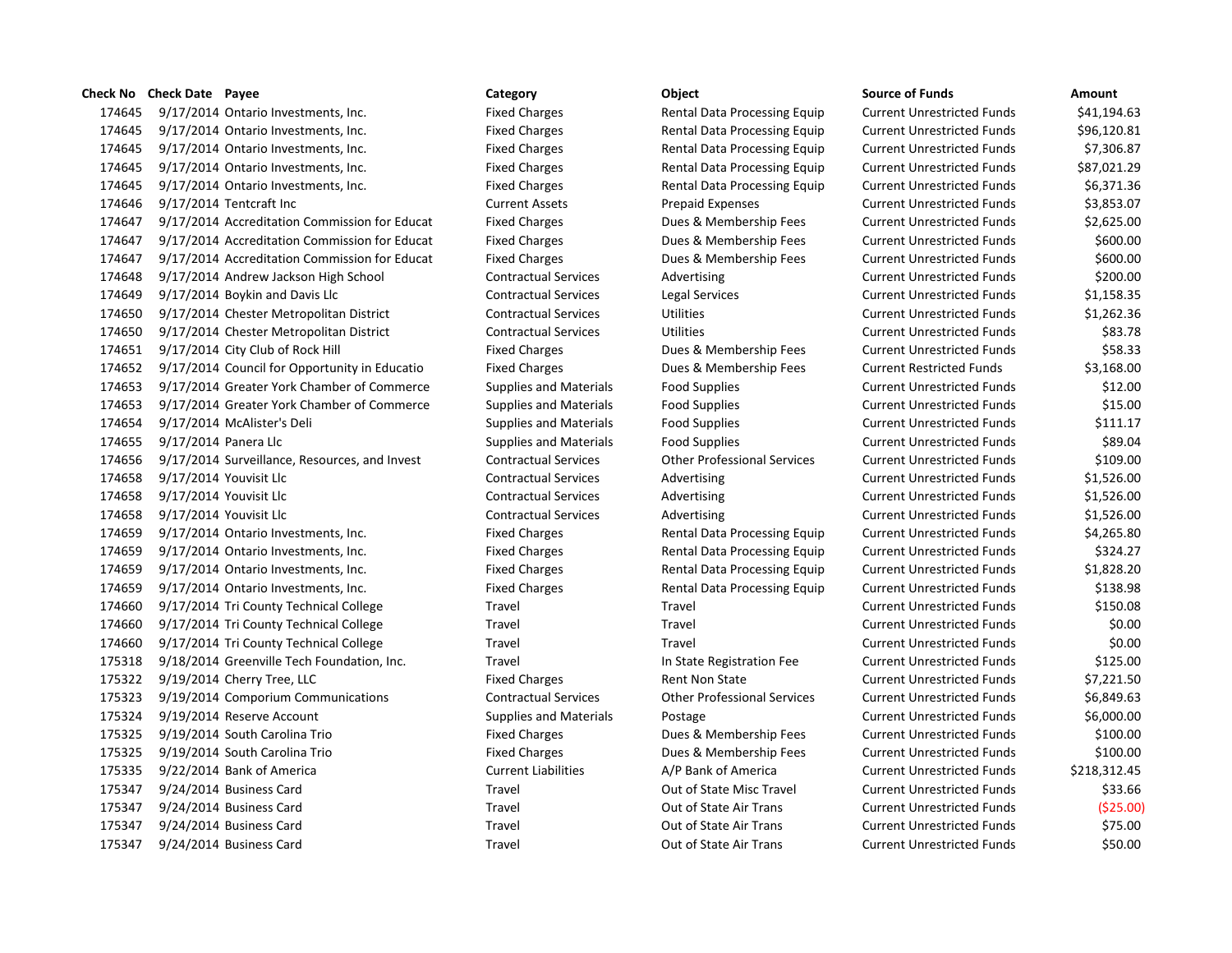|        | Check No Check Date Payee |                                           | Category                      | Object                               | <b>Source of Funds</b>            | Amount |
|--------|---------------------------|-------------------------------------------|-------------------------------|--------------------------------------|-----------------------------------|--------|
| 175347 |                           | 9/24/2014 Business Card                   | Travel                        | Out of State Air Trans               | <b>Current Unrestricted Funds</b> | \$5    |
| 175347 |                           | 9/24/2014 Business Card                   | Travel                        | In State Misc Travel Exp             | <b>Current Unrestricted Funds</b> | \$1    |
| 175347 |                           | 9/24/2014 Business Card                   | Travel                        | Out of State Lodging                 | <b>Current Unrestricted Funds</b> | \$45   |
| 175347 |                           | 9/24/2014 Business Card                   | Travel                        | Out of State Lodging                 | <b>Current Unrestricted Funds</b> | \$34   |
| 175347 |                           | 9/24/2014 Business Card                   | Travel                        | Out of State Lodging                 | <b>Current Unrestricted Funds</b> | \$39   |
| 175347 |                           | 9/24/2014 Business Card                   | <b>Contractual Services</b>   | <b>Other Contractual Services</b>    | <b>Current Unrestricted Funds</b> | \$77   |
| 175347 |                           | 9/24/2014 Business Card                   | Travel                        | In State Lodging                     | <b>Current Unrestricted Funds</b> | \$49   |
| 175347 |                           | 9/24/2014 Business Card                   | Travel                        | Out of State Lodging                 | <b>Current Restricted Funds</b>   | \$61   |
| 175347 |                           | 9/24/2014 Business Card                   | Travel                        | Out of State Lodging                 | <b>Current Restricted Funds</b>   | \$61   |
| 175347 |                           | 9/24/2014 Business Card                   | Travel                        | Out of State Misc Travel             | <b>Current Restricted Funds</b>   | \$5    |
| 175347 |                           | 9/24/2014 Business Card                   | Travel                        | Out of State Lodging                 | <b>Current Unrestricted Funds</b> | \$55   |
| 175347 |                           | 9/24/2014 Business Card                   | Travel                        | Out of State Misc Travel             | <b>Current Unrestricted Funds</b> | \$2    |
| 175347 |                           | 9/24/2014 Business Card                   | <b>Supplies and Materials</b> | <b>Food Supplies</b>                 | <b>Current Unrestricted Funds</b> | \$12   |
| 175347 |                           | 9/24/2014 Business Card                   | Travel                        | Out of State Other Trans             | <b>Current Unrestricted Funds</b> | \$4    |
| 175347 |                           | 9/24/2014 Business Card                   | Travel                        | Out of State Other Trans             | <b>Current Unrestricted Funds</b> | \$1    |
| 175347 |                           | 9/24/2014 Business Card                   | Travel                        | Out of State Misc Travel             | <b>Current Unrestricted Funds</b> | \$     |
| 175347 |                           | 9/24/2014 Business Card                   | Travel                        | Out of State Misc Travel             | <b>Current Unrestricted Funds</b> | \$8    |
| 175347 |                           | 9/24/2014 Business Card                   | Travel                        | Out of State Registration Fees       | <b>Current Unrestricted Funds</b> | \$12   |
| 175355 |                           | 9/25/2014 Cherry Tree, LLC                | <b>Contractual Services</b>   | <b>Other Professional Services</b>   | <b>Current Unrestricted Funds</b> | \$     |
| 175355 |                           | 9/25/2014 Cherry Tree, LLC                | <b>Contractual Services</b>   | <b>Other Professional Services</b>   | <b>Current Unrestricted Funds</b> | \$1,97 |
| 175355 |                           | 9/25/2014 Cherry Tree, LLC                | <b>Contractual Services</b>   | <b>Other Professional Services</b>   | <b>Current Unrestricted Funds</b> | \$20   |
| 175355 |                           | 9/25/2014 Cherry Tree, LLC                | <b>Contractual Services</b>   | <b>Other Professional Services</b>   | <b>Current Unrestricted Funds</b> | \$1,93 |
| 175357 |                           | 9/25/2014 Environmental Resource Center   | <b>Contractual Services</b>   | <b>Education &amp; Training Serv</b> | <b>Current Unrestricted Funds</b> | \$79   |
| 175357 |                           | 9/25/2014 Environmental Resource Center   | <b>Contractual Services</b>   | <b>Education &amp; Training Serv</b> | <b>Current Unrestricted Funds</b> | \$79   |
| 175358 |                           | 9/25/2014 Mountain Measurement, Inc.      | <b>Fixed Charges</b>          | Dues & Membership Fees               | <b>Current Unrestricted Funds</b> | \$50   |
| 175359 |                           | 9/25/2014 Stanly Community College        | <b>Fixed Charges</b>          | Dues & Membership Fees               | <b>Current Unrestricted Funds</b> | \$60   |
| 175359 |                           | 9/25/2014 Stanly Community College        | <b>Fixed Charges</b>          | Dues & Membership Fees               | <b>Current Unrestricted Funds</b> | \$     |
| 175363 |                           | 9/25/2014 American Airlines               | Travel                        | Out of State Air Trans               | <b>Current Unrestricted Funds</b> | \$55   |
| 175363 |                           | 9/25/2014 American Airlines               | Travel                        | Out of State Air Trans               | <b>Current Unrestricted Funds</b> | \$49   |
| 175363 |                           | 9/25/2014 American Airlines               | Travel                        | Out of State Air Trans               | <b>Current Unrestricted Funds</b> | \$26   |
| 175363 |                           | 9/25/2014 American Airlines               | Travel                        | Out of State Air Trans               | <b>Current Unrestricted Funds</b> | \$43   |
| 175363 |                           | 9/25/2014 American Airlines               | Travel                        | Out of State Air Trans               | <b>Current Unrestricted Funds</b> | \$29   |
| 175363 |                           | 9/25/2014 American Airlines               | Travel                        | Out of State Air Trans               | <b>Current Unrestricted Funds</b> | \$80   |
| 175364 |                           | 9/25/2014 Furman University               | Travel                        | In State Registration Fee            | <b>Current Unrestricted Funds</b> | \$19   |
| 175364 |                           | 9/25/2014 Furman University               | Travel                        | In State Registration Fee            | <b>Current Unrestricted Funds</b> | \$19   |
| 175364 |                           | 9/25/2014 Furman University               | Travel                        | In State Registration Fee            | <b>Current Unrestricted Funds</b> | \$19   |
| 175364 |                           | 9/25/2014 Furman University               | Travel                        | In State Registration Fee            | <b>Current Unrestricted Funds</b> | \$12   |
| 175364 |                           | 9/25/2014 Furman University               | Travel                        | In State Registration Fee            | <b>Current Unrestricted Funds</b> | \$19   |
| 175368 |                           | 9/26/2014 AAA City Plumbing, Inc          | <b>Contractual Services</b>   | <b>Other Professional Services</b>   | <b>Current Unrestricted Funds</b> | \$22   |
| 175369 |                           | 9/26/2014 Adams Outdoor Advertising of Nc | <b>Contractual Services</b>   | Advertising                          | <b>Current Unrestricted Funds</b> | \$1,50 |
| 175369 |                           | 9/26/2014 Adams Outdoor Advertising of Nc | <b>Contractual Services</b>   | Advertising                          | <b>Current Unrestricted Funds</b> | \$67   |

# 175347 9/24/2014 Business Card Travel Out of State Air Trans Current Unrestricted Funds \$52.00 175347 9/24/2014 Business Card Travel In State Misc Travel Exp Current Unrestricted Funds \$17.00 Travel **175347 9.000 9.13347 9.13347 9.13347 175347 175347 175347 175347 175347 176347 176347 17647 17647 1764** 175344.96 175344.96 175344.96 Dut of State Lodging Current Unrestricted Funds Travel **175347 9.13347 9.1347 9.1347 175347 175347 175347 175347 175347 175347 175347 176347 176347 17647 1764** 175347 9/24/2014 Business Card Contractual Services Other Contractual Services Current Unrestricted Funds \$774.15 17534 175347 175347 175347 175347 175349 11 State Lodging Current Unrestricted Funds 17531 17534 175347 175347 977 9784 9784 17534 1742 1743 1743 1744 1745 1748 1749 1749 1749 1749 1749 1749 174 17531 17534 175347 175347 977 9784 9784 1774 1782 17834 1784 1798 1798 1798 1799 1784 1798 1799 179 1753.28 1753.28 1753.28 1753.28 9/24/2014 Business Current Restricted Funds 175347 9/24/2014 Business Card Travel Out of State Lodging Current Unrestricted Funds \$558.09 175341 175341 175347 9/2014 17534 9/2014 Business Current Unrestricted Funds to the S20.00 175347 9/24/2014 Business Card Supplies and Materials Food Supplies Current Unrestricted Funds \$129.32 175347 175341 175347 9/24 9/24 9/24 9/24/2014 Business Current Unrestricted Funds 543.40 175347 9/24/2014 Business Card Travel Out of State Other Trans Current Unrestricted Funds \$14.50 175347 9/24/2014 Business Card Travel Out of State Misc Travel Current Unrestricted Funds \$9.60 17534 175351 9/23.51 9/24/2014 17534 9/24/2014 Current Unrestricted Funds 583.51 175347 9/24/2014 Business Card Travel Out of State Registration Fees Current Unrestricted Funds \$125.00 175355 9/25/2014 Cherry Tree, LLC Contractual Services Other Professional Services Current Unrestricted Funds \$0.00 175355 9/25/2014 Cherry Tree, LLC Contractual Services Other Professional Services Current Unrestricted Funds \$1,976.53 175355 9/25/2014 Cherry Tree, LLC Contractual Services Other Professional Services Current Unrestricted Funds \$206.40 175355 9/25/2014 Cherry Tree, LLC Contractual Services Other Professional Services Current Unrestricted Funds \$1,935.00 1753.00 1753.00 1753 Education & Training Serv Current Unrestricted Funds \$195.00 1753.00 1753.00 1753.00 Education & Training Serv Current Unrestricted Funds \$795.00 17536 6.0015 6.0014 Mountain Measurement Measurement, Inc. Fixed Charges Current Unrestricted Funds \$500.00 175359 9/25/2014 Stanly Community College Fixed Charges Dues & Membership Fees Current Unrestricted Funds \$600.00 175359 9/25/2014 Stanly Community College Fixed Charges Dues & Membership Fees Current Unrestricted Funds \$0.00 175363 9/25/2014 American Airlines Travel Out of State Air Trans Current Unrestricted Funds \$558.20 175363 9/25/2014 American Airlines Travel Out of State Air Trans Current Unrestricted Funds \$494.70 175364.70 175364.70 175364.70 Put of State Air Trans Current Unrestricted Funds 175363 9/25/2014 American Airlines Travel Out of State Air Trans Current Unrestricted Funds \$431.20 175363 9/25/2014 American Airlines Travel Out of State Air Trans Current Unrestricted Funds \$293.20 175363 9/25/2014 American Airlines Travel Out of State Air Trans Current Unrestricted Funds \$804.43 175364 9/25/2014 Furman University Travel In State Registration Fee Current Unrestricted Funds \$199.00 175364 9/25/2014 Furman University Travel In State Registration Fee Current Unrestricted Funds \$199.00 175364 9/25/2014 Furman University Travel In State Registration Fee Current Unrestricted Funds \$199.00 175364 175364 1n State Registration Fee Current Unrestricted Funds \$129.00 175364 9/25/2014 Furman University Travel In State Registration Fee Current Unrestricted Funds \$199.00 175368 9/26/2014 AAA City Plumbing, Inc Contractual Services Other Professional Services Current Unrestricted Funds \$225.00 of Nc Contractual Services Advertising Current Unrestricted Funds \$1,500.00 of Nc Contractual Services Advertising Current Unrestricted Funds \$675.00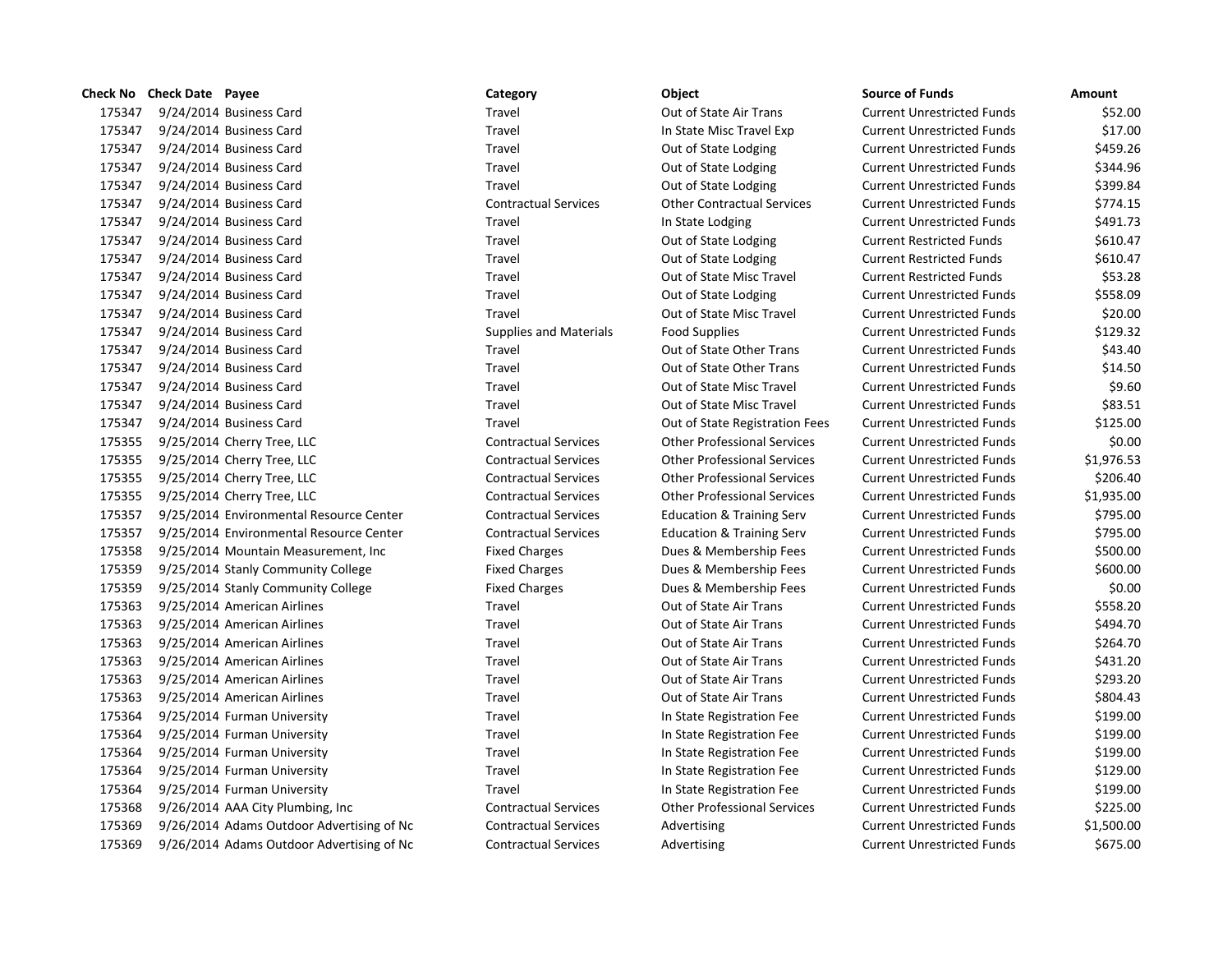| טוופנג ועט | CHECK DATE LAYEE                       | Caregory                      | UNICLI                             | ounce or runus                    |            |
|------------|----------------------------------------|-------------------------------|------------------------------------|-----------------------------------|------------|
| 175370     | 9/26/2014 Airgas Usa, Llc              | Supplies and Materials        | <b>Education Supplies</b>          | <b>Current Unrestricted Funds</b> | \$3.48     |
| 175370     | $9/26/2014$ Airgas Usa, Llc            | <b>Supplies and Materials</b> | <b>Education Supplies</b>          | <b>Current Unrestricted Funds</b> | \$370.39   |
| 175370     | $9/26/2014$ Airgas Usa, Llc            | <b>Supplies and Materials</b> | <b>Education Supplies</b>          | <b>Current Unrestricted Funds</b> | \$380.15   |
| 175370     | 9/26/2014 Airgas Usa, Llc              | <b>Supplies and Materials</b> | <b>Education Supplies</b>          | <b>Current Unrestricted Funds</b> | \$163.31   |
| 175370     | 9/26/2014 Airgas Usa, Llc              | <b>Supplies and Materials</b> | <b>Education Supplies</b>          | <b>Current Unrestricted Funds</b> | \$376.15   |
| 175370     | $9/26/2014$ Airgas Usa, Llc            | <b>Supplies and Materials</b> | <b>Education Supplies</b>          | <b>Current Unrestricted Funds</b> | \$291.78   |
| 175370     | 9/26/2014 Airgas Usa, Llc              | <b>Supplies and Materials</b> | <b>Education Supplies</b>          | <b>Current Unrestricted Funds</b> | \$163.31   |
| 175370     | $9/26/2014$ Airgas Usa, Llc            | <b>Supplies and Materials</b> | <b>Education Supplies</b>          | <b>Current Unrestricted Funds</b> | \$107.87   |
| 175370     | 9/26/2014 Airgas Usa, Llc              | <b>Supplies and Materials</b> | <b>Education Supplies</b>          | <b>Current Unrestricted Funds</b> | \$163.31   |
| 175370     | 9/26/2014 Airgas Usa, Llc              | Supplies and Materials        | <b>Education Supplies</b>          | <b>Current Unrestricted Funds</b> | \$291.78   |
| 175370     | $9/26/2014$ Airgas Usa, Llc            | <b>Supplies and Materials</b> | <b>Education Supplies</b>          | <b>Current Unrestricted Funds</b> | \$387.47   |
| 175370     | 9/26/2014 Airgas Usa, Llc              | <b>Supplies and Materials</b> | <b>Education Supplies</b>          | <b>Current Unrestricted Funds</b> | \$376.15   |
| 175370     | 9/26/2014 Airgas Usa, Llc              | Supplies and Materials        | <b>Education Supplies</b>          | <b>Current Unrestricted Funds</b> | \$808.92   |
| 175370     | $9/26/2014$ Airgas Usa, Llc            | <b>Supplies and Materials</b> | <b>Education Supplies</b>          | <b>Current Unrestricted Funds</b> | \$3.49     |
| 175370     | 9/26/2014 Airgas Usa, Llc              | <b>Supplies and Materials</b> | <b>Education Supplies</b>          | <b>Current Unrestricted Funds</b> | \$3.48     |
| 175370     | $9/26/2014$ Airgas Usa, Llc            | <b>Contractual Services</b>   | <b>Other Professional Services</b> | <b>Current Unrestricted Funds</b> | \$10.46    |
| 175370     | 9/26/2014 Airgas Usa, Llc              | <b>Contractual Services</b>   | <b>Other Professional Services</b> | <b>Current Unrestricted Funds</b> | \$10.45    |
| 175370     | 9/26/2014 Airgas Usa, Llc              | <b>Contractual Services</b>   | <b>Other Professional Services</b> | <b>Current Unrestricted Funds</b> | \$10.46    |
| 175370     | $9/26/2014$ Airgas Usa, Llc            | <b>Supplies and Materials</b> | <b>Education Supplies</b>          | <b>Current Unrestricted Funds</b> | \$87.08    |
| 175370     | 9/26/2014 Airgas Usa, Llc              | <b>Supplies and Materials</b> | <b>Education Supplies</b>          | <b>Current Unrestricted Funds</b> | \$87.07    |
| 175370     | 9/26/2014 Airgas Usa, Llc              | Supplies and Materials        | <b>Education Supplies</b>          | <b>Current Unrestricted Funds</b> | \$87.08    |
| 175370     | $9/26/2014$ Airgas Usa, Llc            | <b>Contractual Services</b>   | <b>Other Professional Services</b> | <b>Current Unrestricted Funds</b> | \$31.84    |
| 175370     | 9/26/2014 Airgas Usa, Llc              | <b>Supplies and Materials</b> | <b>Education Supplies</b>          | <b>Current Unrestricted Funds</b> | \$17.41    |
| 175370     | 9/26/2014 Airgas Usa, Llc              | Supplies and Materials        | <b>Education Supplies</b>          | <b>Current Unrestricted Funds</b> | \$17.41    |
| 175370     | 9/26/2014 Airgas Usa, Llc              | <b>Supplies and Materials</b> | <b>Education Supplies</b>          | <b>Current Unrestricted Funds</b> | \$17.42    |
| 175371     | 9/26/2014 Ameripride Services Inc      | <b>Supplies and Materials</b> | <b>Major Supplies</b>              | <b>Current Unrestricted Funds</b> | \$57.15    |
| 175372     | 9/26/2014 Anderson Stamp and Engraving | <b>Supplies and Materials</b> | <b>Other Supplies</b>              | <b>Current Unrestricted Funds</b> | \$18.02    |
| 175372     | 9/26/2014 Anderson Stamp and Engraving | <b>Supplies and Materials</b> | <b>Other Supplies</b>              | <b>Current Unrestricted Funds</b> | \$49.02    |
| 175372     | 9/26/2014 Anderson Stamp and Engraving | Supplies and Materials        | Other Supplies                     | <b>Current Unrestricted Funds</b> | \$59.36    |
| 175372     | 9/26/2014 Anderson Stamp and Engraving | <b>Supplies and Materials</b> | <b>Other Supplies</b>              | <b>Current Unrestricted Funds</b> | \$28.35    |
| 175372     | 9/26/2014 Anderson Stamp and Engraving | <b>Supplies and Materials</b> | <b>Other Supplies</b>              | <b>Current Unrestricted Funds</b> | \$38.69    |
| 175373     | 9/26/2014 Apple Inc                    | Supplies and Materials        | <b>Education Supplies</b>          | <b>Current Unrestricted Funds</b> | \$54.39    |
| 175374     | 9/26/2014 Arcpoint Labs                | <b>Contractual Services</b>   | <b>Other Professional Services</b> | <b>Current Unrestricted Funds</b> | \$160.00   |
| 175375     | 9/26/2014 Bi Lo                        | <b>Supplies and Materials</b> | Food Supplies                      | <b>Current Unrestricted Funds</b> | \$46.47    |
| 175376     | 9/26/2014 C C Dickson                  | <b>Contractual Services</b>   | General Repair                     | <b>Current Unrestricted Funds</b> | \$19.30    |
| 175376     | 9/26/2014 C C Dickson                  | <b>Contractual Services</b>   | General Repair                     | <b>Current Unrestricted Funds</b> | \$38.60    |
| 175377     | 9/26/2014 Canon Solutions America Inc  | <b>Supplies and Materials</b> | Photocopy Supplies                 | <b>Current Unrestricted Funds</b> | \$117.98   |
| 175377     | 9/26/2014 Canon Solutions America Inc  | Supplies and Materials        | <b>Photocopy Supplies</b>          | <b>Current Unrestricted Funds</b> | \$165.03   |
| 175377     | 9/26/2014 Canon Solutions America Inc  | <b>Fixed Charges</b>          | Leased To Own Equip                | <b>Current Unrestricted Funds</b> | \$91.58    |
| 175377     | 9/26/2014 Canon Solutions America Inc  | <b>Fixed Charges</b>          | Leased To Own Equip                | <b>Current Unrestricted Funds</b> | \$268.19   |
| 175377     | 9/26/2014 Canon Solutions America Inc  | <b>Fixed Charges</b>          | Leased To Own Equip                | <b>Current Unrestricted Funds</b> | \$1,031.77 |

|        | Check No Check Date Payee              | Category                      | Object                             | <b>Source of Funds</b>            | Amount     |
|--------|----------------------------------------|-------------------------------|------------------------------------|-----------------------------------|------------|
| 175370 | 9/26/2014 Airgas Usa, Llc              | <b>Supplies and Materials</b> | <b>Education Supplies</b>          | <b>Current Unrestricted Funds</b> | \$3.48     |
| 175370 | $9/26/2014$ Airgas Usa, Llc            | <b>Supplies and Materials</b> | <b>Education Supplies</b>          | <b>Current Unrestricted Funds</b> | \$370.39   |
| 175370 | 9/26/2014 Airgas Usa, Llc              | <b>Supplies and Materials</b> | <b>Education Supplies</b>          | <b>Current Unrestricted Funds</b> | \$380.15   |
| 175370 | 9/26/2014 Airgas Usa, Llc              | Supplies and Materials        | <b>Education Supplies</b>          | <b>Current Unrestricted Funds</b> | \$163.31   |
| 175370 | 9/26/2014 Airgas Usa, Llc              | <b>Supplies and Materials</b> | <b>Education Supplies</b>          | <b>Current Unrestricted Funds</b> | \$376.15   |
| 175370 | $9/26/2014$ Airgas Usa, Llc            | <b>Supplies and Materials</b> | <b>Education Supplies</b>          | <b>Current Unrestricted Funds</b> | \$291.78   |
| 175370 | 9/26/2014 Airgas Usa, Llc              | <b>Supplies and Materials</b> | <b>Education Supplies</b>          | <b>Current Unrestricted Funds</b> | \$163.31   |
| 175370 | $9/26/2014$ Airgas Usa, Llc            | <b>Supplies and Materials</b> | <b>Education Supplies</b>          | <b>Current Unrestricted Funds</b> | \$107.87   |
| 175370 | 9/26/2014 Airgas Usa, Llc              | <b>Supplies and Materials</b> | <b>Education Supplies</b>          | <b>Current Unrestricted Funds</b> | \$163.31   |
| 175370 | 9/26/2014 Airgas Usa, Llc              | <b>Supplies and Materials</b> | <b>Education Supplies</b>          | <b>Current Unrestricted Funds</b> | \$291.78   |
| 175370 | 9/26/2014 Airgas Usa, Llc              | <b>Supplies and Materials</b> | <b>Education Supplies</b>          | <b>Current Unrestricted Funds</b> | \$387.47   |
| 175370 | 9/26/2014 Airgas Usa, Llc              | <b>Supplies and Materials</b> | <b>Education Supplies</b>          | <b>Current Unrestricted Funds</b> | \$376.15   |
| 175370 | 9/26/2014 Airgas Usa, Llc              | <b>Supplies and Materials</b> | <b>Education Supplies</b>          | <b>Current Unrestricted Funds</b> | \$808.92   |
| 175370 | $9/26/2014$ Airgas Usa, Llc            | <b>Supplies and Materials</b> | <b>Education Supplies</b>          | <b>Current Unrestricted Funds</b> | \$3.49     |
| 175370 | 9/26/2014 Airgas Usa, Llc              | <b>Supplies and Materials</b> | <b>Education Supplies</b>          | <b>Current Unrestricted Funds</b> | \$3.48     |
| 175370 | $9/26/2014$ Airgas Usa, Llc            | <b>Contractual Services</b>   | <b>Other Professional Services</b> | <b>Current Unrestricted Funds</b> | \$10.46    |
| 175370 | 9/26/2014 Airgas Usa, Llc              | <b>Contractual Services</b>   | <b>Other Professional Services</b> | <b>Current Unrestricted Funds</b> | \$10.45    |
| 175370 | 9/26/2014 Airgas Usa, Llc              | <b>Contractual Services</b>   | <b>Other Professional Services</b> | <b>Current Unrestricted Funds</b> | \$10.46    |
| 175370 | 9/26/2014 Airgas Usa, Llc              | <b>Supplies and Materials</b> | <b>Education Supplies</b>          | <b>Current Unrestricted Funds</b> | \$87.08    |
| 175370 | 9/26/2014 Airgas Usa, Llc              | <b>Supplies and Materials</b> | <b>Education Supplies</b>          | <b>Current Unrestricted Funds</b> | \$87.07    |
| 175370 | 9/26/2014 Airgas Usa, Llc              | <b>Supplies and Materials</b> | <b>Education Supplies</b>          | <b>Current Unrestricted Funds</b> | \$87.08    |
| 175370 | $9/26/2014$ Airgas Usa, Llc            | <b>Contractual Services</b>   | <b>Other Professional Services</b> | <b>Current Unrestricted Funds</b> | \$31.84    |
| 175370 | 9/26/2014 Airgas Usa, Llc              | <b>Supplies and Materials</b> | <b>Education Supplies</b>          | <b>Current Unrestricted Funds</b> | \$17.41    |
| 175370 | 9/26/2014 Airgas Usa, Llc              | <b>Supplies and Materials</b> | <b>Education Supplies</b>          | <b>Current Unrestricted Funds</b> | \$17.41    |
| 175370 | 9/26/2014 Airgas Usa, Llc              | <b>Supplies and Materials</b> | <b>Education Supplies</b>          | <b>Current Unrestricted Funds</b> | \$17.42    |
| 175371 | 9/26/2014 Ameripride Services Inc      | <b>Supplies and Materials</b> | <b>Major Supplies</b>              | <b>Current Unrestricted Funds</b> | \$57.15    |
| 175372 | 9/26/2014 Anderson Stamp and Engraving | <b>Supplies and Materials</b> | <b>Other Supplies</b>              | <b>Current Unrestricted Funds</b> | \$18.02    |
| 175372 | 9/26/2014 Anderson Stamp and Engraving | <b>Supplies and Materials</b> | <b>Other Supplies</b>              | <b>Current Unrestricted Funds</b> | \$49.02    |
| 175372 | 9/26/2014 Anderson Stamp and Engraving | <b>Supplies and Materials</b> | <b>Other Supplies</b>              | <b>Current Unrestricted Funds</b> | \$59.36    |
| 175372 | 9/26/2014 Anderson Stamp and Engraving | <b>Supplies and Materials</b> | <b>Other Supplies</b>              | <b>Current Unrestricted Funds</b> | \$28.35    |
| 175372 | 9/26/2014 Anderson Stamp and Engraving | <b>Supplies and Materials</b> | <b>Other Supplies</b>              | <b>Current Unrestricted Funds</b> | \$38.69    |
| 175373 | 9/26/2014 Apple Inc                    | Supplies and Materials        | <b>Education Supplies</b>          | <b>Current Unrestricted Funds</b> | \$54.39    |
| 175374 | 9/26/2014 Arcpoint Labs                | <b>Contractual Services</b>   | <b>Other Professional Services</b> | <b>Current Unrestricted Funds</b> | \$160.00   |
| 175375 | 9/26/2014 Bi Lo                        | <b>Supplies and Materials</b> | Food Supplies                      | <b>Current Unrestricted Funds</b> | \$46.47    |
| 175376 | 9/26/2014 C C Dickson                  | <b>Contractual Services</b>   | General Repair                     | <b>Current Unrestricted Funds</b> | \$19.30    |
| 175376 | 9/26/2014 C C Dickson                  | <b>Contractual Services</b>   | General Repair                     | <b>Current Unrestricted Funds</b> | \$38.60    |
| 175377 | 9/26/2014 Canon Solutions America Inc  | <b>Supplies and Materials</b> | Photocopy Supplies                 | <b>Current Unrestricted Funds</b> | \$117.98   |
| 175377 | 9/26/2014 Canon Solutions America Inc  | <b>Supplies and Materials</b> | <b>Photocopy Supplies</b>          | <b>Current Unrestricted Funds</b> | \$165.03   |
| 175377 | 9/26/2014 Canon Solutions America Inc  | <b>Fixed Charges</b>          | Leased To Own Equip                | <b>Current Unrestricted Funds</b> | \$91.58    |
| 175377 | 9/26/2014 Canon Solutions America Inc  | <b>Fixed Charges</b>          | Leased To Own Equip                | <b>Current Unrestricted Funds</b> | \$268.19   |
| 175377 | 9/26/2014 Canon Solutions America Inc. | <b>Fixed Charges</b>          | Leased To Own Fouin                | Current Unrestricted Funds        | \$1.031.77 |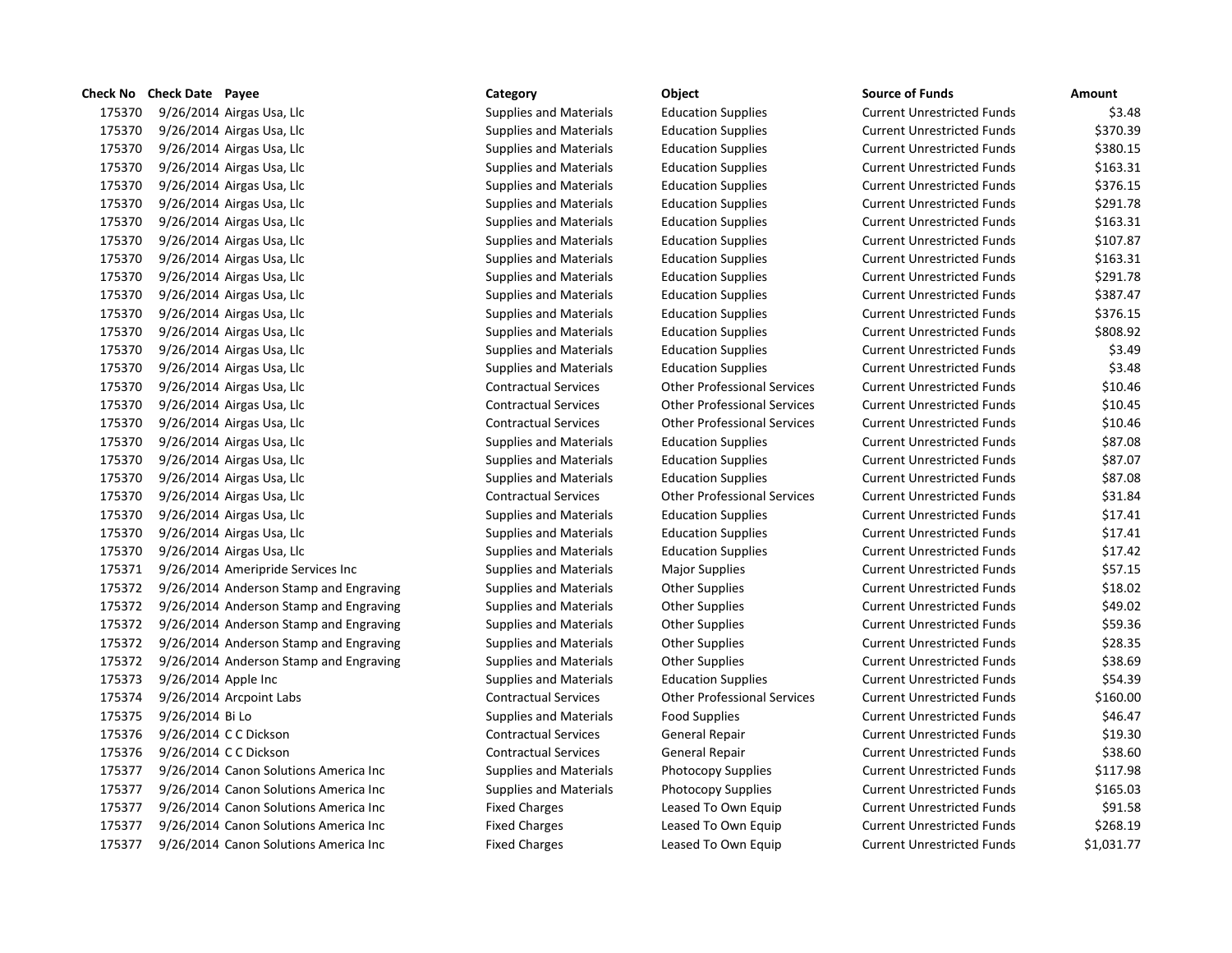9/26/2014 Canon Solutions America Inc Fixed Charges Leased To Own Equip Current Unrestricted Funds \$1,047.12 9/26/2014 Canon Solutions America Inc Fixed Charges Leased To Own Equip Current Unrestricted Funds \$52.89 9/26/2014 Canon Solutions America Inc Fixed Charges Leased To Own Equip Current Unrestricted Funds \$76.80 9/26/2014 Caretaker Management Service Inc Contractual Services Other Professional Services Current Unrestricted Funds \$1,540.00 9/26/2014 Caretaker Management Service Inc Contractual Services Other Professional Services Current Unrestricted Funds \$1,205.00 9/26/2014 Caretaker Management Service Inc Contractual Services Other Professional Services Current Unrestricted Funds \$950.00 9/26/2014 Carolina Tent and Event Contractual Services Other Contractual Services Current Unrestricted Funds \$229.50 9/26/2014 Chronicle of Higher Education Contractual Services Advertising Current Unrestricted Funds \$2,870.00 9/26/2014 City Electric Accounts - Sc Contractual Services General Repair Current Unrestricted Funds \$98.30 9/26/2014 City Electric Accounts - Sc Contractual Services General Repair Current Unrestricted Funds \$626.40 9/26/2014 City Electric Accounts - Sc Contractual Services General Repair Current Unrestricted Funds \$107.00 9/26/2014 City Electric Accounts - Sc Contractual Services General Repair Current Unrestricted Funds \$38.79 9/26/2014 City Electric Accounts - Sc Contractual Services General Repair Current Unrestricted Funds \$82.11 9/26/2014 Clean Air America Contractual Services General Repair Current Unrestricted Funds \$600.00 9/26/2014 Clean Air America Contractual Services General Repair Current Unrestricted Funds \$300.00 9/26/2014 Clegg's Termite & Pest Control Contractual Services Other Contractual Services Current Unrestricted Funds \$112.00 9/26/2014 Clegg's Termite & Pest Control Contractual Services Other Contractual Services Current Unrestricted Funds \$90.00 9/26/2014 Cox's Rock Hill Inc Contractual Services Other Professional Services Current Unrestricted Funds \$775.00 9/26/2014 Mark M. D'Amico Contractual Services Education & Training Serv Current Unrestricted Funds \$1,750.00 9/26/2014 Dade Paper and Bag Co Supplies and Materials Janitorial Supplies Current Unrestricted Funds \$711.48 9/26/2014 Diana's Blinds & Designs, Inc. Supplies and Materials Other Supplies Current Unrestricted Funds \$5,474.10 9/26/2014 Diana's Blinds & Designs, Inc. Supplies and Materials Other Supplies Current Unrestricted Funds \$325.00 9/26/2014 Ellucian Inc Contractual Services Other Professional Services Current Unrestricted Funds \$4,410.00 9/26/2014 Ellucian Inc Contractual Services Other Professional Services Current Unrestricted Funds \$1,890.00 9/26/2014 The Equipment Room Supplies and Materials Clothing Supplies Current Unrestricted Funds \$205.44 9/26/2014 ESP Associates PA Permanent Improvements Fees, Arch, Eng & Other Unexpended Plant \$4,635.00 9/26/2014 ESP Associates PA Permanent Improvements Fees, Arch, Eng & Other Unexpended Plant \$1,602.50 9/26/2014 ESP Associates PA Permanent Improvements Reimbursables Unexpended Plant \$23.23 9/26/2014 Fortune Academy Inc Contractual Services Other Professional Services Current Unrestricted Funds \$11,144.90 175392 9/26/2014 Graybar Electric Co Supplies and Materials Maintenance Supplies Current Unrestricted Funds \$376.34 9/26/2014 Graybar Electric Co Contractual Services General Repair Current Unrestricted Funds \$2,839.78 9/26/2014 Graybar Electric Co Contractual Services General Repair Current Unrestricted Funds \$10.23 9/26/2014 Greens Commercial Cleaning, Inc. Contractual Services Other Contractual Services Current Unrestricted Funds \$5,618.00 9/26/2014 Halo Branded Solutions Contractual Services Advertising Current Unrestricted Funds \$26.16 9/26/2014 Halo Branded Solutions Contractual Services Advertising Current Unrestricted Funds \$0.01 9/26/2014 Halo Branded Solutions Contractual Services Advertising Current Unrestricted Funds \$1,110.00 9/26/2014 Halo Branded Solutions Contractual Services Advertising Current Unrestricted Funds \$45.00 9/26/2014 Honey Baked Ham Company Supplies and Materials Food Supplies Current Unrestricted Funds \$64.35 9/26/2014 Interior Plantscapes Llc Contractual Services Other Contractual Services Current Unrestricted Funds \$268.00 9/26/2014 Jersey Mikes Supplies and Materials Food Supplies Current Unrestricted Funds \$102.80 9/26/2014 YTC Employee Supplies and Materials Maintenance Supplies Current Unrestricted Funds \$169.99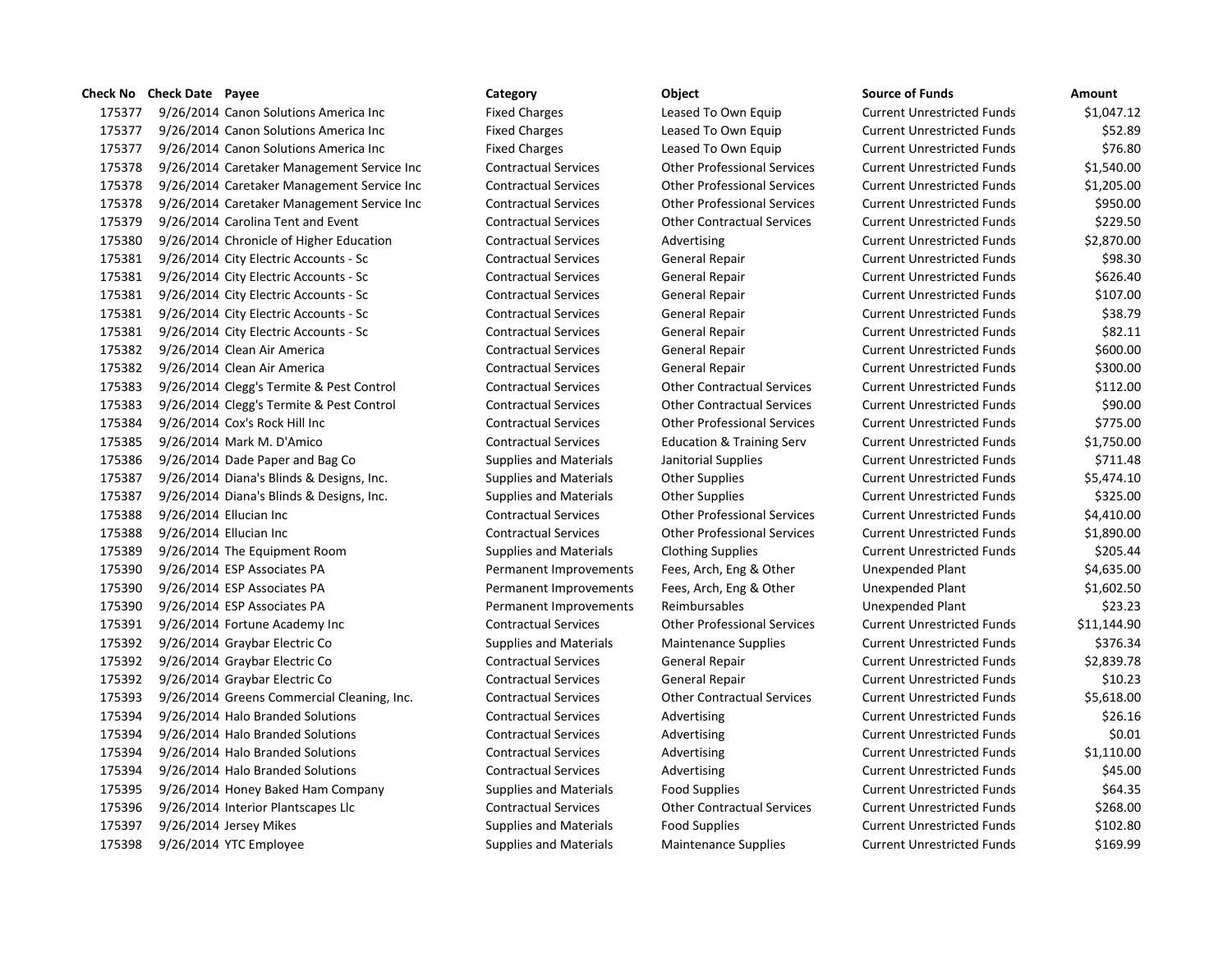9/26/2014 YTC Employee Supplies and Materials Maintenance Supplies Current Unrestricted Funds \$13.91 9/26/2014 YTC Employee Supplies and Materials Maintenance Supplies Current Unrestricted Funds \$114.62 9/26/2014 Love Security Services Inc Contractual Services Other Contractual Services Current Unrestricted Funds \$864.00 9/26/2014 Love Security Services Inc Contractual Services Other Professional Services Current Unrestricted Funds \$496.80 9/26/2014 Larry Lovett Contractual Services Other Professional Services Current Unrestricted Funds \$145.00 9/26/2014 Lowes Home Centers Contractual Services General Repair Current Unrestricted Funds \$301.25 9/26/2014 McAlister's Deli Supplies and Materials Food Supplies Current Unrestricted Funds \$21.00 9/26/2014 McAlister's Deli Supplies and Materials Food Supplies Current Unrestricted Funds \$20.67 9/26/2014 McAlister's Deli Supplies and Materials Food Supplies Current Unrestricted Funds \$22.50 9/26/2014 McAlister's Deli Supplies and Materials Food Supplies Current Unrestricted Funds \$7.50 9/26/2014 McAlister's Deli Supplies and Materials Food Supplies Current Unrestricted Funds \$7.50 9/26/2014 McAlister's Deli Supplies and Materials Food Supplies Current Unrestricted Funds \$8.00 9/26/2014 McAlister's Deli Supplies and Materials Food Supplies Current Unrestricted Funds \$8.00 9/26/2014 McOn Construction Permanent Improvements Other Permanent Imp Unexpended Plant \$165,015.55 9/26/2014 Merus Refreshment Services Inc Supplies and Materials Food Supplies Current Unrestricted Funds \$96.51 9/26/2014 Mid-Carolina Ahec, Inc. Contractual Services Other Professional Services Current Unrestricted Funds \$88.00 9/26/2014 Miles Engineering Associates, Llc Permanent Improvements Fees, Arch, Eng & Other Unexpended Plant \$5,327.20 9/26/2014 Jeffrey A. Monroe Contractual Services Other Professional Services Current Unrestricted Funds \$468.80 9/26/2014 Jeffrey A. Monroe Contractual Services Other Professional Services Current Unrestricted Funds \$60.00 9/26/2014 Ontario Investments, Inc. Fixed Charges Leased To Own Equip Current Unrestricted Funds \$1,730.13 9/26/2014 Palmetto Waterproofing Contractual Services General Repair Current Unrestricted Funds \$3,850.00 175410 9/26/2014 P B Appleton Customer Care Serv Supplies and Materials Postage Current Unrestricted Funds \$654.76 9/26/2014 Proshred Charlotte Inc Contractual Services Other Professional Services Current Unrestricted Funds \$515.00 9/26/2014 Rci of Sc Inc Permanent Improvements Reimbursables Master Plan \$52.80 9/26/2014 Rci of Sc Inc Permanent Improvements Fees, Arch, Eng & Other Unexpended Plant \$720.00 9/26/2014 Rci of Sc Inc Permanent Improvements Reimbursables Unexpended Plant \$158.40 9/26/2014 Rci of Sc Inc Permanent Improvements Fees, Arch, Eng & Other Unexpended Plant \$240.00 9/26/2014 Rci of Sc Inc Permanent Improvements Reimbursables Unexpended Plant \$52.80 9/26/2014 Rci of Sc Inc Permanent Improvements Fees, Arch, Eng & Other Master Plan \$240.00 9/26/2014 Record Storage Systems Contractual Services Data Processing Serv Current Unrestricted Funds \$155.40 9/26/2014 Riverview Medical Clinic Contractual Services Other Professional Services Current Unrestricted Funds \$55.00 9/26/2014 S&ME, INC Permanent Improvements Reimbursables Master Plan \$75.00 9/26/2014 S&ME, INC Permanent Improvements Fees, Arch, Eng & Other Master Plan \$673.75 9/26/2014 SC BIZ Contractual Services Advertising Current Unrestricted Funds \$2,135.00 9/26/2014 The Sherwin-Williams Co. Contractual Services General Repair Current Unrestricted Funds \$165.85 9/26/2014 SHUTTERSTOCK, INC Supplies and Materials Photographic & Audio Vs. Sup. Current Unrestricted Funds \$4,399.00 9/26/2014 Sign Techniques Contractual Services Other Professional Services Current Unrestricted Funds \$112.35 175420 9/26/2014 Snipes Supplies and Materials Janitorial Supplies Current Unrestricted Funds \$481.07 9/26/2014 Staffmark Contractual Services Other Professional Services Current Unrestricted Funds \$509.16 9/26/2014 Staffmark Contractual Services Other Professional Services Current Unrestricted Funds \$502.71

9/26/2014 Staffmark Contractual Services Other Contractual Services Current Unrestricted Funds \$1,218.60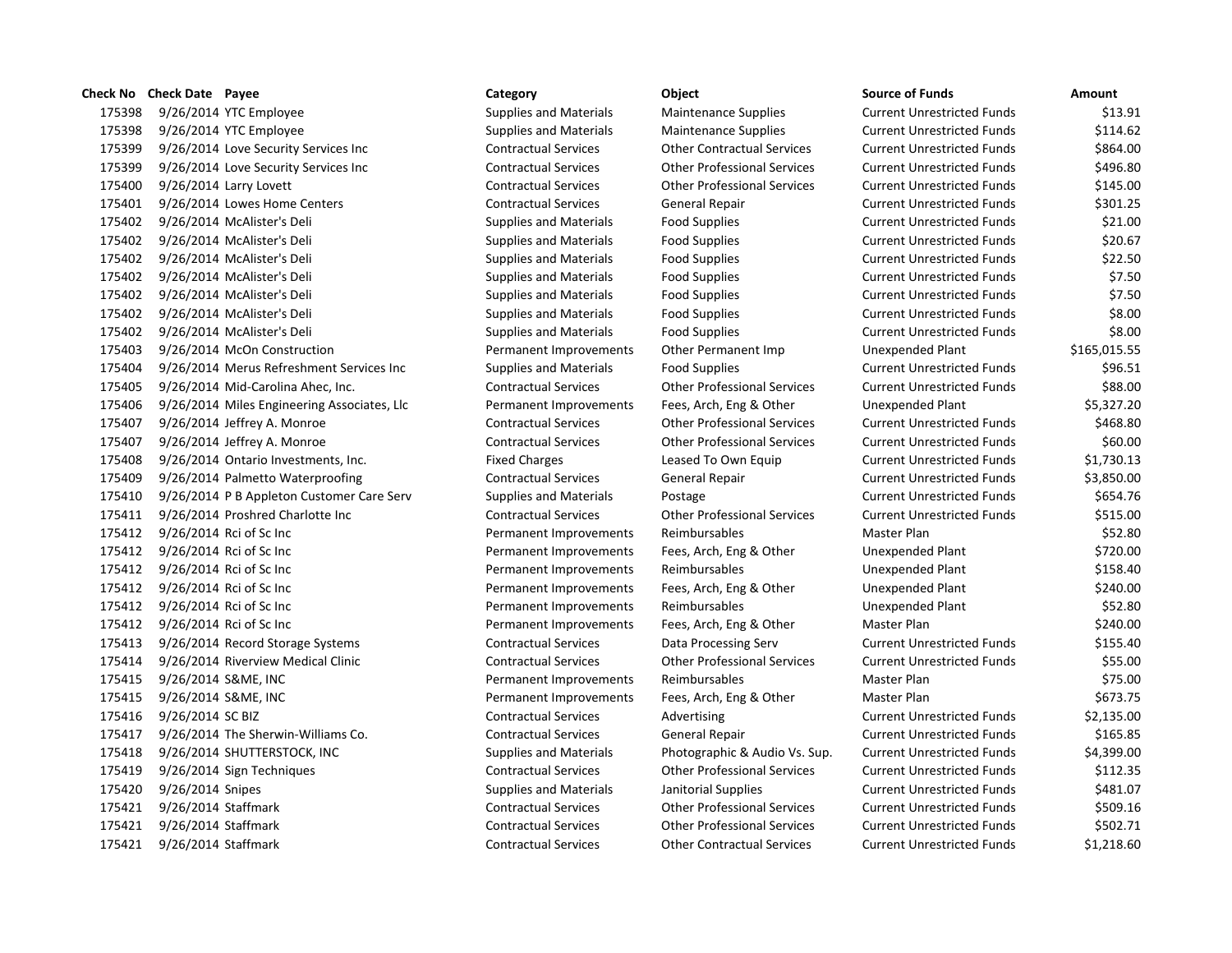|          | Check No Check Date Payee |                                               | Category                      | Object                               | <b>Source of Funds</b>            | Amount   |
|----------|---------------------------|-----------------------------------------------|-------------------------------|--------------------------------------|-----------------------------------|----------|
| 175421   | 9/26/2014 Staffmark       |                                               | <b>Contractual Services</b>   | <b>Other Contractual Services</b>    | <b>Current Unrestricted Funds</b> | \$1,21   |
| 175421   | 9/26/2014 Staffmark       |                                               | <b>Contractual Services</b>   | <b>Other Contractual Services</b>    | <b>Current Unrestricted Funds</b> | \$1,21   |
| 175421   | 9/26/2014 Staffmark       |                                               | <b>Contractual Services</b>   | <b>Other Professional Services</b>   | <b>Current Unrestricted Funds</b> | \$25     |
| 175421   | 9/26/2014 Staffmark       |                                               | <b>Contractual Services</b>   | <b>Other Professional Services</b>   | <b>Current Unrestricted Funds</b> | \$25     |
| 175422   |                           | 9/26/2014 Stericycle Inc                      | <b>Contractual Services</b>   | <b>Other Professional Services</b>   | <b>Current Unrestricted Funds</b> | \$1      |
| 175422   |                           | 9/26/2014 Stericycle Inc                      | <b>Contractual Services</b>   | <b>Other Professional Services</b>   | <b>Current Unrestricted Funds</b> | \$18     |
| 175422   |                           | 9/26/2014 Stericycle Inc                      | <b>Contractual Services</b>   | <b>Other Professional Services</b>   | <b>Current Unrestricted Funds</b> | \$10     |
| 175423   |                           | 9/26/2014 Turning Technologies                | <b>Supplies and Materials</b> | <b>Education Supplies</b>            | <b>Current Restricted Funds</b>   | \$2      |
| 175423   |                           | 9/26/2014 Turning Technologies                | <b>Supplies and Materials</b> | <b>Education Supplies</b>            | <b>Current Restricted Funds</b>   | \$       |
| 175423   |                           | 9/26/2014 Turning Technologies                | <b>Supplies and Materials</b> | <b>Education Supplies</b>            | <b>Current Restricted Funds</b>   | \$5      |
| 175423   |                           | 9/26/2014 Turning Technologies                | <b>Supplies and Materials</b> | <b>Education Supplies</b>            | <b>Current Restricted Funds</b>   | \$1,72   |
| 175423   |                           | 9/26/2014 Turning Technologies                | <b>Supplies and Materials</b> | <b>Education Supplies</b>            | <b>Current Restricted Funds</b>   | \$9      |
| 175424   |                           | 9/26/2014 U Save Auto Rental                  | Travel                        | Travel                               | <b>Current Unrestricted Funds</b> | \$66     |
| 175425   |                           | 9/26/2014 Uni Guard Security Agency Inc       | <b>Contractual Services</b>   | <b>Other Contractual Services</b>    | <b>Current Unrestricted Funds</b> | \$27     |
| 175426   |                           | 9/26/2014 Unified Av Systems                  | <b>Contractual Services</b>   | Data Processing Serv                 | <b>Current Unrestricted Funds</b> | \$       |
| 175426   |                           | 9/26/2014 Unified Av Systems                  | <b>Contractual Services</b>   | Data Processing Serv                 | <b>Current Unrestricted Funds</b> | \$50     |
| 175426   |                           | 9/26/2014 Unified Av Systems                  | <b>Contractual Services</b>   | Data Processing Serv                 | <b>Current Unrestricted Funds</b> | \$1,68   |
| 175426   |                           | 9/26/2014 Unified Av Systems                  | <b>Contractual Services</b>   | Data Processing Serv                 | <b>Current Unrestricted Funds</b> | \$20     |
| 175426   |                           | 9/26/2014 Unified Av Systems                  | <b>Contractual Services</b>   | Data Processing Serv                 | <b>Current Unrestricted Funds</b> | \$2      |
| 175426   |                           | 9/26/2014 Unified Av Systems                  | <b>Contractual Services</b>   | Data Processing Serv                 | <b>Current Unrestricted Funds</b> | \$12     |
| 175426   |                           | 9/26/2014 Unified Av Systems                  | <b>Contractual Services</b>   | Data Processing Serv                 | <b>Current Unrestricted Funds</b> | \$25     |
| 175426   |                           | 9/26/2014 Unified Av Systems                  | <b>Contractual Services</b>   | Data Processing Serv                 | <b>Current Unrestricted Funds</b> | \$13     |
| 175426   |                           | 9/26/2014 Unified Av Systems                  | <b>Contractual Services</b>   | Data Processing Serv                 | <b>Current Unrestricted Funds</b> | \$1,56   |
| 175427   |                           | 9/26/2014 Unifirst Corporation                | <b>Contractual Services</b>   | <b>Other Professional Services</b>   | <b>Current Unrestricted Funds</b> | \$14     |
| 175428   |                           | 9/26/2014 United Air Filter Company           | <b>Contractual Services</b>   | General Repair                       | <b>Current Unrestricted Funds</b> | \$30     |
| 175429   |                           | 9/26/2014 United Rentals                      | <b>Fixed Charges</b>          | <b>Rental Other</b>                  | <b>Current Unrestricted Funds</b> | \$34     |
| 175430   |                           | 9/26/2014 Waste Management of the Carolinas   | <b>Contractual Services</b>   | <b>Utilities</b>                     | <b>Current Unrestricted Funds</b> | \$21     |
| 175431   |                           | 9/26/2014 White Office Furniture              | <b>Supplies and Materials</b> | <b>Other Supplies</b>                | <b>Current Unrestricted Funds</b> | \$113,27 |
| 175432   |                           | 9/26/2014 Workplace Answers, LLC              | <b>Contractual Services</b>   | <b>Education &amp; Training Serv</b> | <b>Current Unrestricted Funds</b> | \$17,06  |
| 175436   |                           | 9/29/2014 Budget and Control Board            | <b>Supplies and Materials</b> | Postage                              | <b>Current Unrestricted Funds</b> | \$2      |
| 175437   |                           | 9/29/2014 Natl Assoc for the Edu of Young Chi | <b>Fixed Charges</b>          | Dues & Membership Fees               | <b>Current Unrestricted Funds</b> | \$6      |
| 175438   |                           | 9/29/2014 Surveillance, Resources, and Invest | <b>Contractual Services</b>   | <b>Other Professional Services</b>   | <b>Current Unrestricted Funds</b> | \$2,07   |
| 175442   |                           | 9/29/2014 Barnes and Noble College Bookstore  | <b>Current Liabilities</b>    | A/P Student Barnes & Noble           | <b>Current Unrestricted Funds</b> | \$896,60 |
| 175443   |                           | 9/29/2014 Barnes and Noble College Bookstore  | <b>Current Liabilities</b>    | A/P Student Barnes & Noble           | <b>Current Unrestricted Funds</b> | \$89     |
| 175443   |                           | 9/29/2014 Barnes and Noble College Bookstore  | <b>Current Liabilities</b>    | A/P Student Barnes & Noble           | <b>Current Unrestricted Funds</b> | \$75     |
| 175449   |                           | 9/30/2014 Government Finance Officers Assoc o | Travel                        | In State Registration Fee            | <b>Current Unrestricted Funds</b> | \$36     |
| E0005977 |                           | 9/10/2014 YTC Employee                        | Travel                        | In State Priv Auto                   | <b>Current Unrestricted Funds</b> | \$6      |
| E0005978 |                           | 9/10/2014 YTC Employee                        | Travel                        | In State Priv Auto                   | <b>Current Unrestricted Funds</b> | \$       |
| E0005979 |                           | 9/12/2014 YTC Employee                        | Travel                        | In State Priv Auto                   | <b>Current Unrestricted Funds</b> | \$5      |
| E0005980 |                           | 9/12/2014 YTC Employee                        | Travel                        | In State Priv Auto                   | <b>Current Unrestricted Funds</b> | \$68     |
| E0005981 |                           | 9/17/2014 YTC Employee                        | Travel                        | In State Priv Auto                   | <b>Current Unrestricted Funds</b> | \$13     |